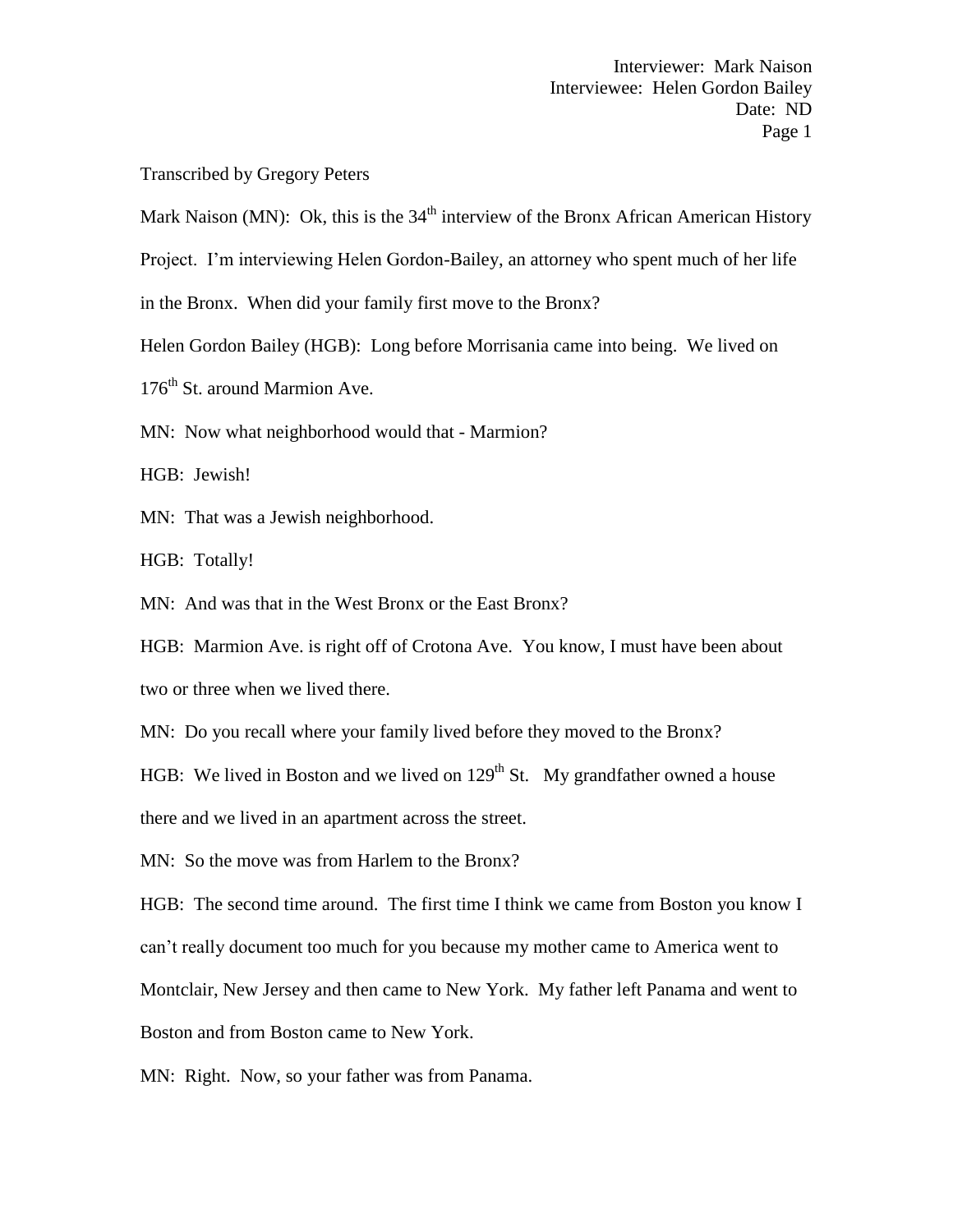Interviewee: Helen Gordon Bailey Date: ND Page 2 HGB: No, he was from Jamaica but he was in Panama for a couple of years and then he came to America.

Interviewer: Mark Naison

MN: Right, and where was your mother from?

HGB: Jamaica.

MN: Ok, so both of your parents are --

HGB: - - Are Jamaican, yes.

MN: When you, when did you first start going to school in the Bronx in elementary school, what was your first - -

HGB: - - I attended St. Anthony of Padua when I was five. I did two years there.

MN: Right. Now, was your family then living on  $176<sup>th</sup>$  St. or were they? -

HGB: - - They were living, no, no they only stayed on  $176<sup>th</sup>$  St. a very small time. No, we lived at 854 East  $167<sup>th</sup>$  St. and St. Anthony was right there.

MN: Was your family Catholic?

HGB: No, I was ahead of myself. I learned to read and write when I was three. And most public schools didn't like me because I would bring my books and things to school. So when my father enrolled me in PS 23 in the community; I brought my books! And they put me in kindergarten. And he said, "Oh, no no no, my daughter reads and writes." And he went to St. Anthony and they took me, first grade.

MN: Now, PS 23. What street was that on?

HGB: That's right there in Morrisania. It's maybe it's out of existence now but I think it was about  $161<sup>st</sup>$ ,  $162<sup>nd</sup>$  St., Forest or Tinton somewhere around there.

MN: Now when you moved to Morrisania was this in the 1930s?

HGB: Yes.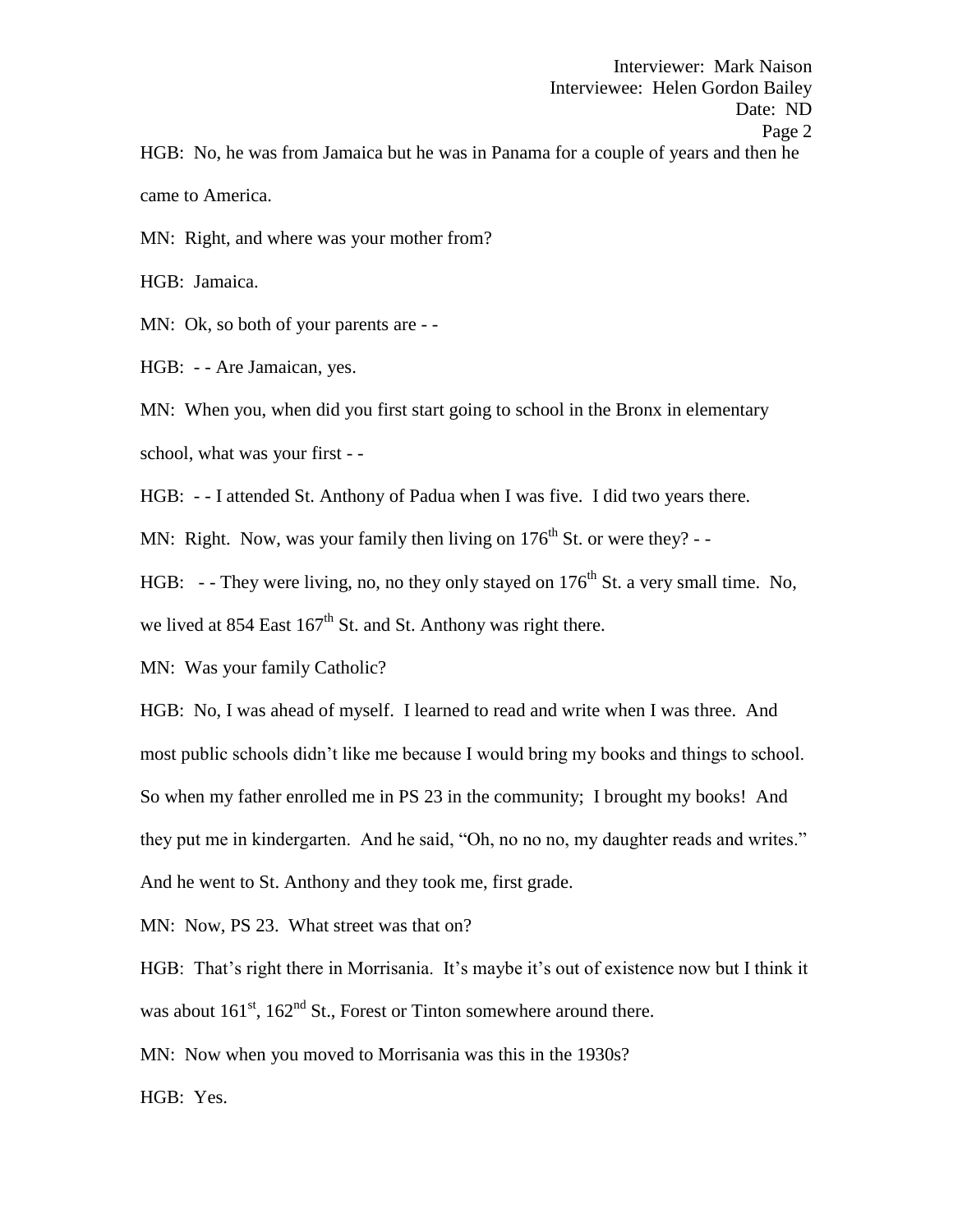MN: And it was an overwhelmingly Jewish neighborhood.

HGB: Totally! Totally! My mother was accepted because she looked like them. My father was accepted because he looked like a foreigner. My sister was brown so they called her shvartza.

MN: So your sister was - -

HGB: - - My sister is brown.

MN: And so you were, the skin color was an enormous factor - -

HGB: - - Well, not to me, but apparently to them.

MN: Now were there any other students of African descent in St. Anthony of Padua when you were there?

HGB: I think the chap who became the bishop, I think his family, there were two or three black families who were superintendents who lived in the community and they were from, I think the Virgin Islands or one of the other…and they attended, the Salmons, they were Catholic. One of them became a priest and then bishop whatever his name is who died, he became a bishop ultimately, and a couple others. But I was the only girl I know who was there at the time.

MN: And after the two years at St. Anthony, where did you go?

HGB: My family moved to Claremont Parkway. And I went to PS 42 there. And I attended 42 from third grade through eighth.

MN: And was 42 also any overwhelmingly Jewish school?

HGB: Yes it was.

MN: So how many African American students would you say there were?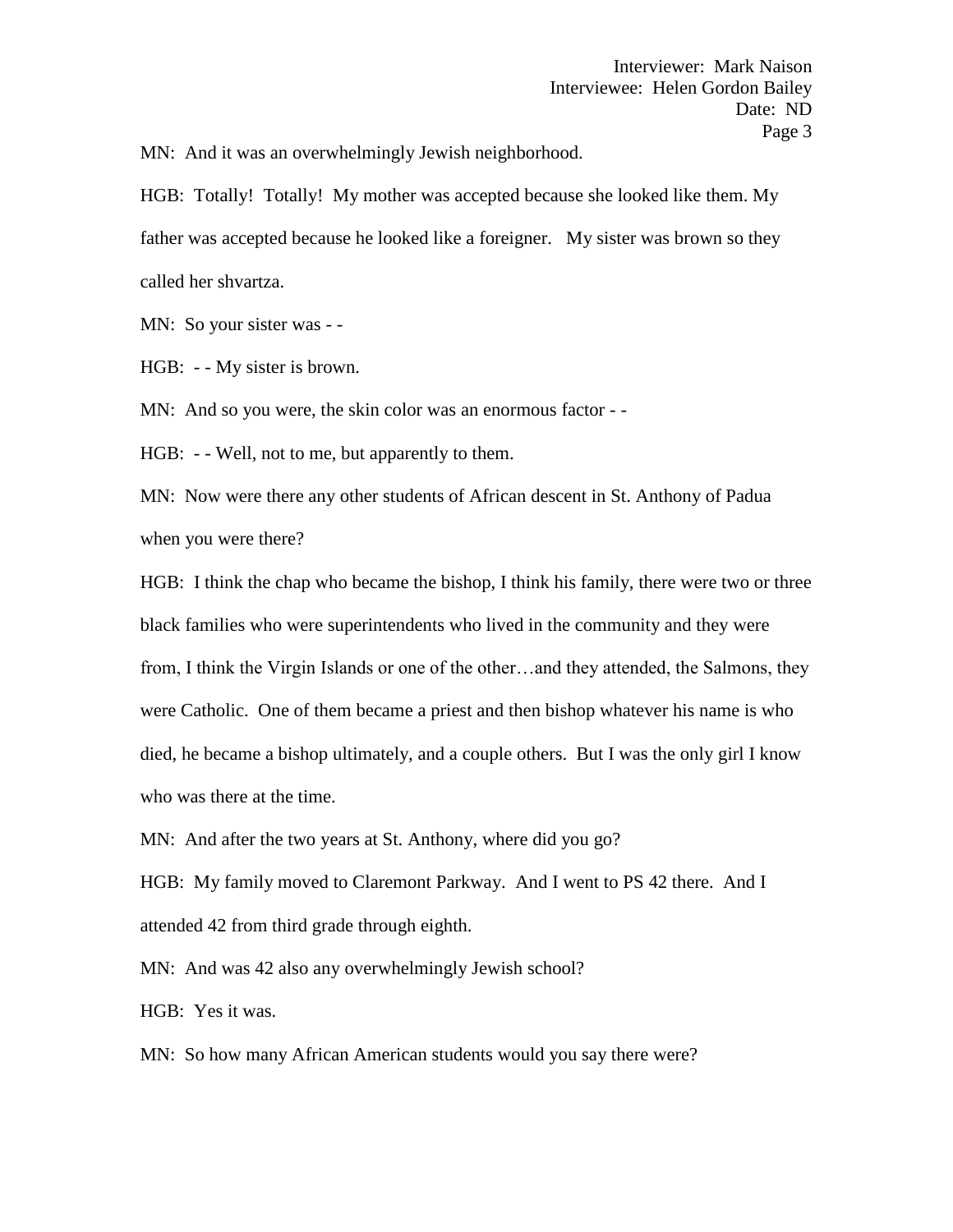HGB: Oh, at PS 42? Maybe about six in the entire school. And they lived on Third

Ave. and we lived on Claremont Parkway.

MN: Now what sort of work did your father do?

HGB: My father worked for the post office.

MN: He was a postman. Now did your mother work or was she a homemaker?

HGB: She was a homemaker in those days.

MN: Did you have a fairly smooth experience when you were? - -

HGB: - - I never had a problem.

MN: And you were socially accepted and the whole business - -

HGB: - - Who else was going to be my friend if they weren't Jewish or Polish or

Armenian? There was nobody else.

MN: And this was again in the late '30s.

HGB: Yes, this was '33, we lived in Claremont Parkway, that's when they closed the banks, they just built a new bank there. And then what was it the  $19<sup>th</sup>$  amendment, is that the one booze?

MN: Yes, prohibition ended.

HGB: Yes, prohibition. That was around then, we lived in that community then, and from there we moved up to the northeast Bronx.

MN: So you stayed on Claremont Parkway?

HGB: For about three or four years.

MN: And then when did your family move to the northeast Bronx?

HGB: About 1936 or '37.

MN: Did they buy a house there?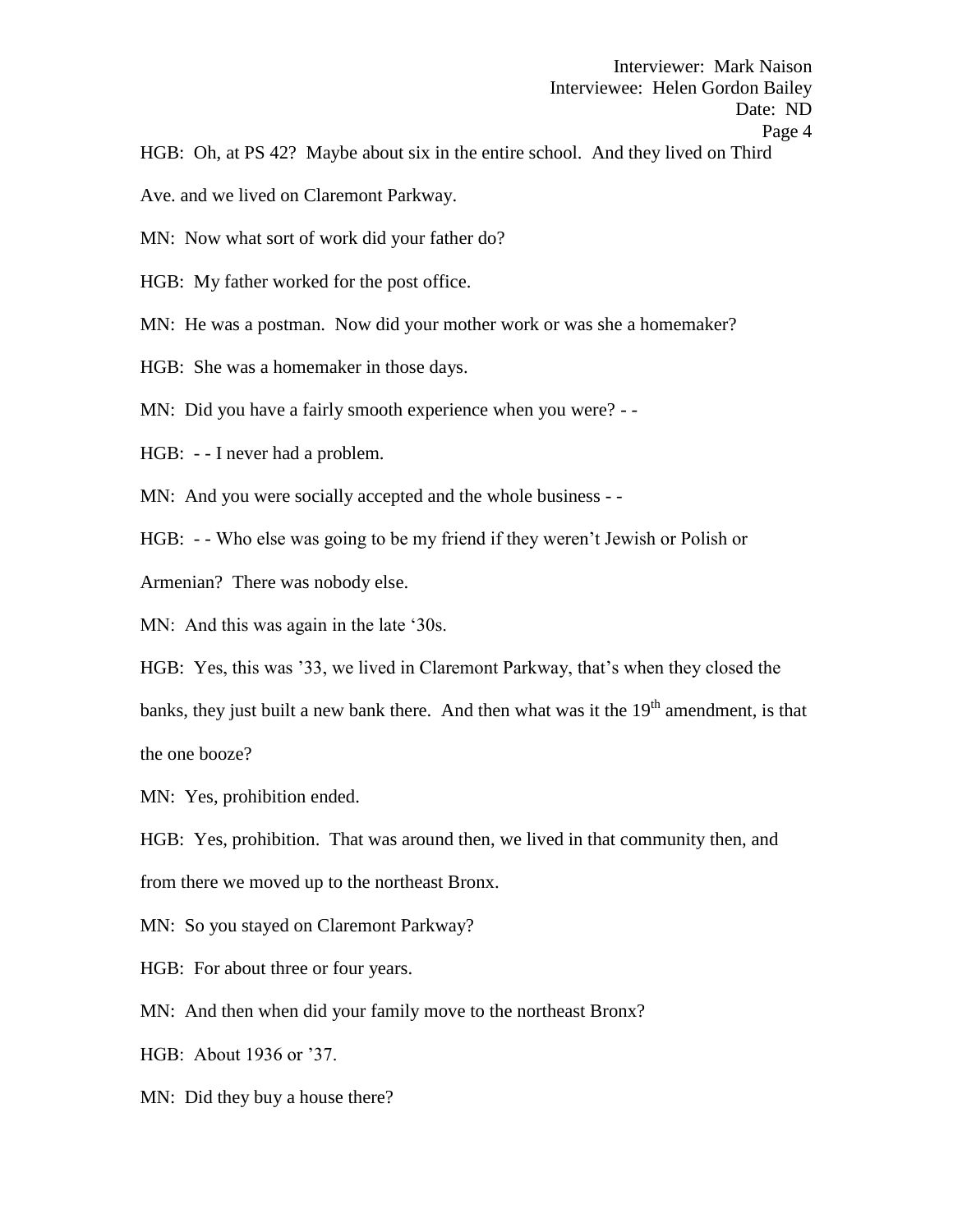HGB: No they were tenants. Our landlord was Italian, that community was Italian. MN: Right. Did your family attend church in the Bronx or were they not church - - HGB: - - My father and my mother had peculiar religious backgrounds. I think he was a fallen Catholic, my mother was, came from an Episcopalian Anglican family. My sister and I attended parochial school, Methodist, African Methodist parochial school. Jesus, I went to so many schools I can't even remember. In Harlem, when we lived in Harlem briefly, my mother would attend church but she didn't have a membership until 1935, '34, '35,'36, [Crosstalk]. St. Augustine, I'm trying to remember when St. Augustine, it had been Woodstock, very middle class white Presbyterian Church; and they all moved out. The neighborhood was still Jewish, a few blacks were moving in, and the presbytery gave St. Augustine's to St. James the Episcopal, the Presbyterian Church as an adjunct. And my parents joined St Augustine, and they became very active.

MN: And they remained active even when they moved up there?

HGB: Oh, always.

MN: Yes, now do remember when Rev. Hawkins came to the? - -

HGB: - - Yes! He was the one who opened the church. That's when my parents joined it.

MN: Oh, so in other words it was, it had a different name before --

HGB: - - It was Woodstock Presbyterian. And when the presbytery gave that church to the community for the people of color Edler Hawkins, who had been one of William Lloyd Imes, the minister's protégés came up there and became the minister.

MN: Ok, so because I, when did my research on Harlem, I had William Lloyd Imes, was a major powerhouse.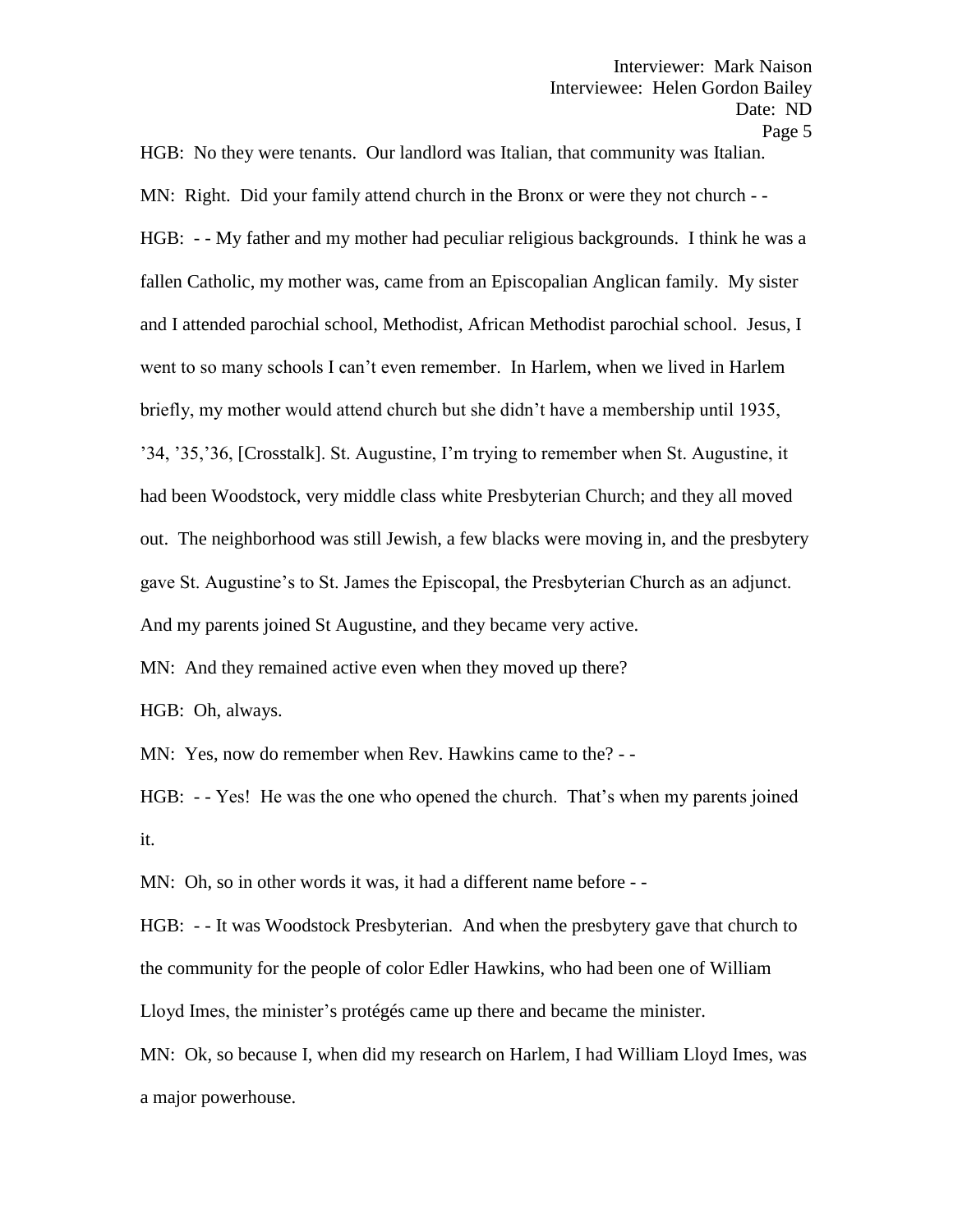HGB: Oh very much so. Dr. Imes was very - - and Edler was his protégé.

MN: So this was a conscious decision by the presbytery to have a church that would --

HGB: - - Oh, yes. They empowered the church for years; they gave them money, because there weren't enough people to support it.

MN: So initially, how many African Americans were in the congregation when Rev. Hawkins came?

HGB: Oh, it turned into a real dynamic place. The people that Edler Hawkins had an influence over became the shakers and the movers of my generation.

MN: Yes. Ok, so as soon as he came your parents - -

HGB: - - No, they didn't just do that, he sent out one or two people to (makes knocking sounds).

MN: Knock on doors.

HGB: And my parents would come over and go to services. Fact, I don't know if you're old enough to remember Dick Powell movies? There was a black man, of course he didn't call himself black, named Lancelot Penard who sang calypso songs in all those movies and Mr. Penard was the gentleman that Edler Hawkins sent around to entreat the people to come in now. Mr. Penard's wife was like my mother, she was white-black and Mr. Penard was brown.

MN: Now was your family politically active?

HGB: My father was a Democratic ward-heel, please.

MN: In the Bronx?

HGB: Jackson Democratic Club; I grew up there.

MN: And where was, what street was Jackson Democratic on?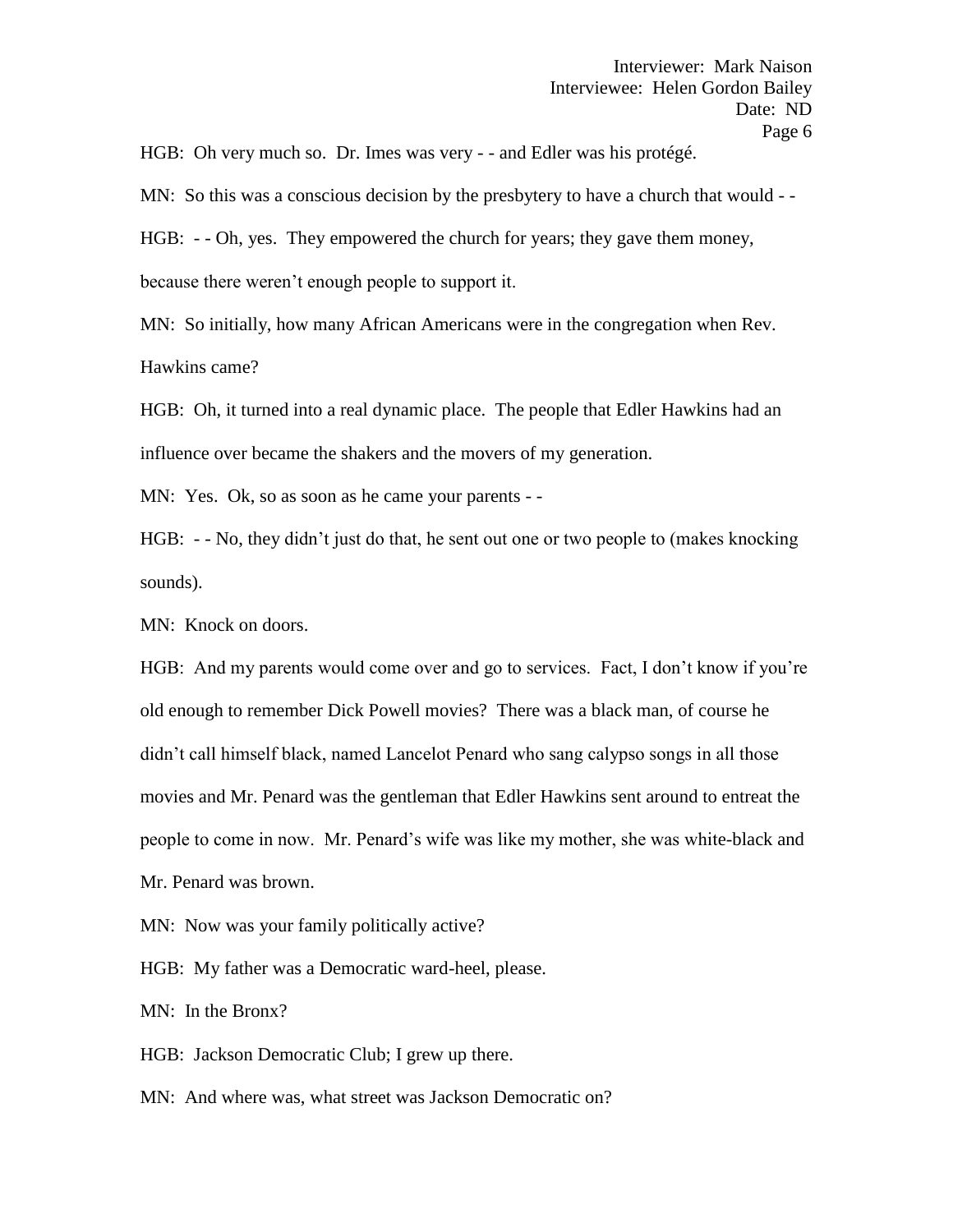HGB: It was on Boston Rd. at about that curve; it was upstairs. And Mildred McCaffrey was the executive leader, female, and a chap named Harry Cooke was the male leader, and her husband was the commissioner in somebody's administration, commissioner McCaffrey. And she ultimately made him a Supreme Court Judge. Bertha Schwartz, who's Jewish, was one of the ward-heels, their prime ward-heel. Fact, when I finished law school Mildred said to Bertha, "I want you to take Helen under your wing." And Bertha said to me, "How much business can you bring me?" You know, when you come out of a middle class background nobody litigates. (Laughs). That was the end of me. MN: So had your father been active in politics before he came to the Bronx? Did he have a background?

HGB: Well, I don't know if he was involved in the few years that he lived in Harlem, but he was very active in the Bronx. I'm sure you've heard the name Netty Hailey in things that you did.

MN: Oh, not yet.

HGB: Oh, Mrs. Hailey was the powerhouse. She was the prima donna ward-heel. She was the colored leader, so to speak.

MN: So McCaffrey and Cooke were Irish?

HGB: Oh, yes. And everybody else was Jewish. They told and then they elected all the Jewish people. Isidore Dollinger became the Congressman, oh, Jesus. I was a nice young ward-heel until I began to think for myself.

MN: Now, do you remember the American Labor Party?

HGB: Oh, very much so, Vito Marcantonio, used to go to his meetings, very interesting, nice boys.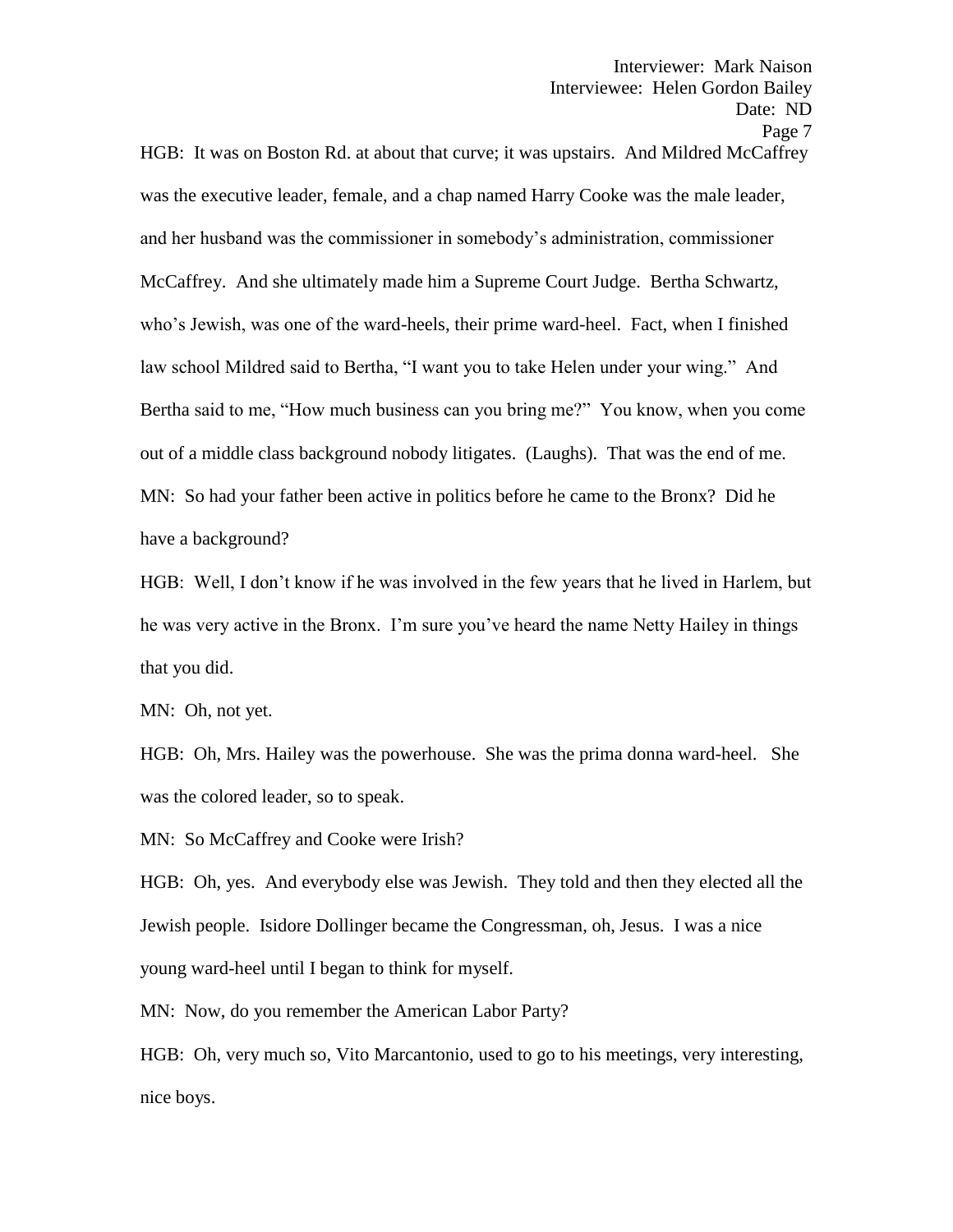MN: Now, so your father became involved in that Democratic - -

HGB: - - In the political club, in the Democratic - -

MN: - - Was this in the '30s?

HGB: Oh yes, the '30s.

MN: Now was there a lot of political discussion in your household?

HGB: My father read 6 or 7 newspapers a day, you know there was political discussion.

MN: So you grew up with this swirling around you.

HGB: I came out of a family that read.

MN: And your sister was also - -

HGB: - - Oh, yes. Their friends, everybody who came to the house, there were always discussions.

MN: Did your parents have friends, were dinner parties with friends, a big phenomenon?

HGB: No, my parents didn't have any of the mover shaker people. They were just ordinary, nice human beings.

MN: Now, what high school did you go to?

HGB: Evander Childs.

MN: Ok, so you went Evander. Do you recall when you were living in the lower Bronx,

any of the clubs where, which were the major music venues? Was this something - -

HGB: - - They had the nine, the nine right, there's a movie house there now - -

MN: - - The 845?

HGB: The 845 club, that was the only one that was there. Oh no, Ethel Waters' exhusband Eddie Mallory had a club, he owned Fatman on the hill down here, but up there he owned a nightclub. And he was married to an extremely beautiful woman, Marion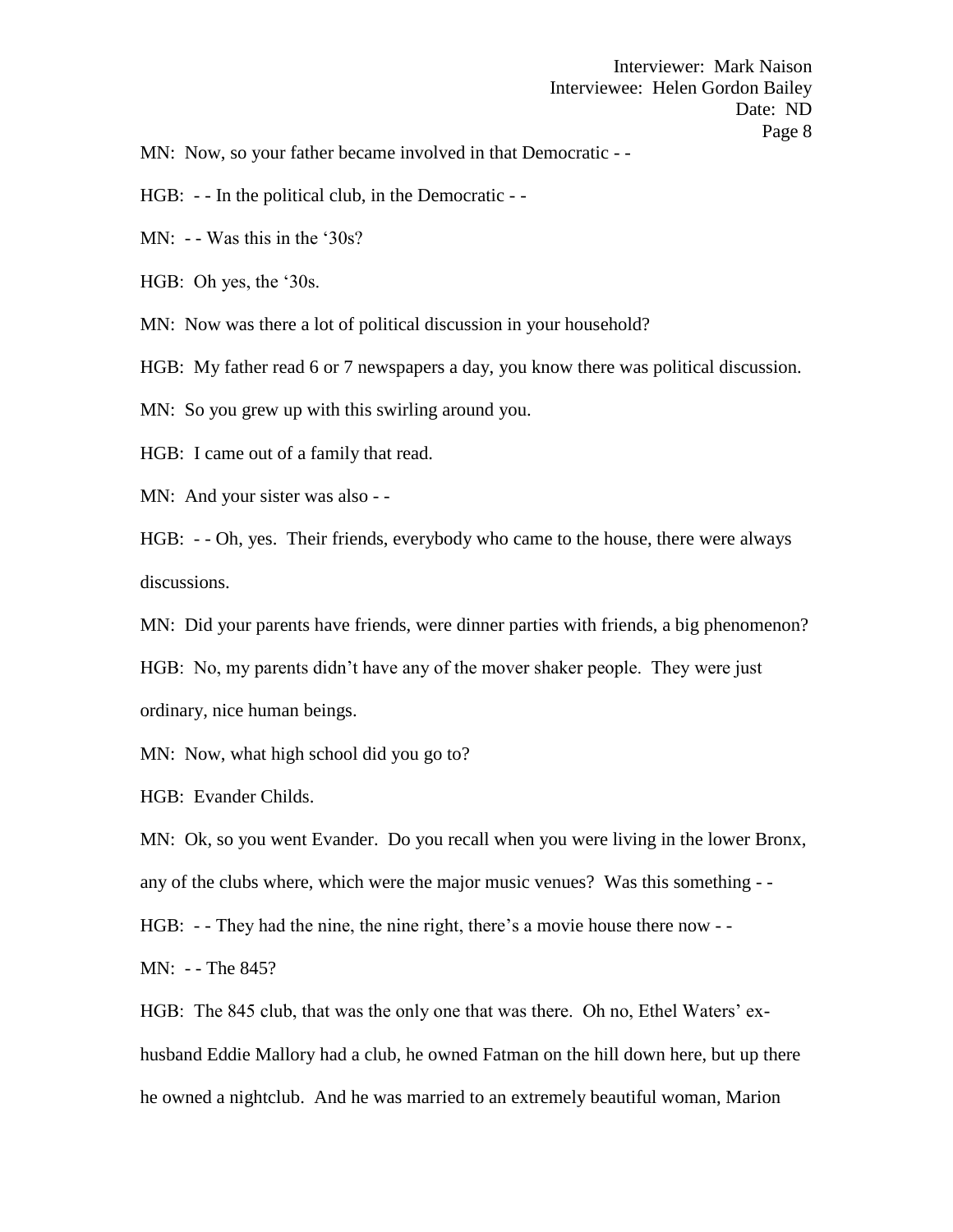Mallory, who was a model. And I guess the world thought of Marion as a Caucasian, very blond, very… she could outdo Marilyn Monroe in looks; she was a really beautiful woman. Eddie Mallory had his spot; I don't know anybody else who had anything of consequence.

MN: Now, was music an important part of your family?

HGB: Oh, yes. My grandfather played seven instruments. Music was music.

MN: And was their musical taste eclectic or? - -

HGB: - - My mother liked classics, she played the violin. I liked music, my sister took piano lessons, I took piano and violin lessons.

MN: What extracurricular activities did you participate in before you went to high school?

HGB: Well, St. Augustine had a very active young people's program. We played basketball like crazy there and all sorts of meetings; it was the hub.

MN: Now one of the issues that I came across when I was doing research years ago was something that people called the Bronx slave market.

HGB: Well, that was on  $160<sup>th</sup>$  Street, women of color would line up and then the white sisters would come by and hire them to go home and clean their houses.

MN: Was that something that St. Augustine's was trying to - -

HGB: - - I have no idea.

MN: But that wasn't an issue that you heard discussed?

HGB: Well, it wasn't part of growing up. I mean, if they discussed it, it was with the adults when they had their meetings.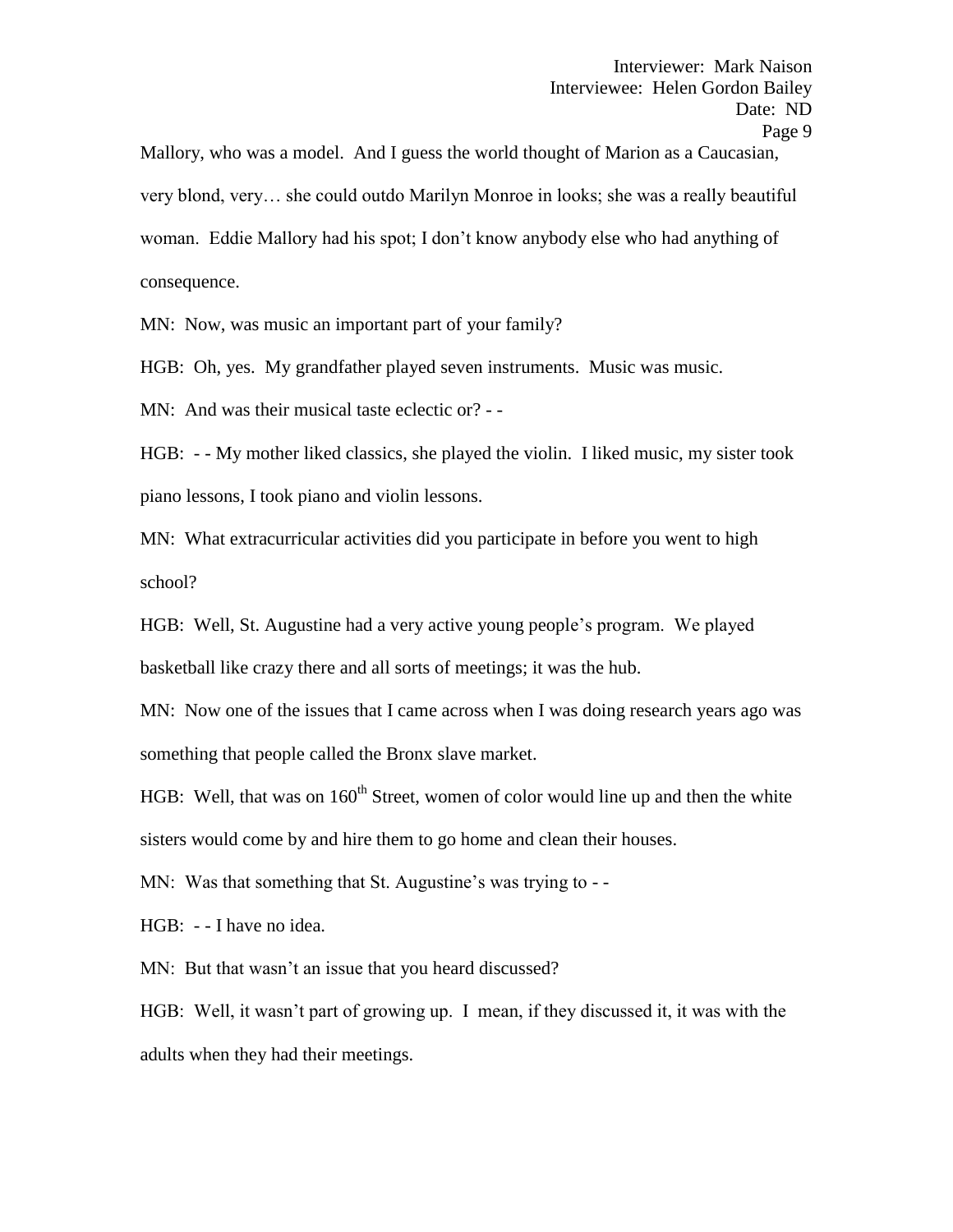MN: Right. Were there cadet corps and things like that?

HGB: No, Minisink, that's Minisink, and that was over on University Avenue later on.

No, there were no militaristic organizations in the immediate vicinity.

MN: Now, when you, when your family first moved to the north Bronx, what was the

address? What was the first address?

HGB: You mean when we left Claremont Parkway? 866 East 225<sup>th</sup> Street and St.

Mary's RC was right across the street until it burned down.

MN: Were there any other African American families?

HGB: Oh, my God, from the time I was knee high to a puppy I'd go there. There were always African Americans up there. We had friends who had lived up there, oh, from the 1900s and before. In fact, one of my good friends, her mother just died and Melissa's my age, she's a doctor, and the family owned a house up there way back when, always.

MN: And this would've been called Wakefield?

HGB: Well, I guess they call it Wakefield now; we used to call it Williamsbridge.

MN: It's  $225^{\text{th}}$ .

HGB:  $225<sup>th</sup>$  had a very, very prominent black group and they had an American Legion Post up there.

MN: And what were the major churches up there?

HGB: Trinity Baptist, St. Luke's Episcopal, a Catholic church, St. Mary's, and then, now of course they have St. Philip and St. James down there by Boston Rd.

MN: Now, what was the major cross? Was this near White Plains Rd. or? - -

HGB: - - White Plains was the major cross one. Then you had Barnes and Bronxwood and Bronx - - Bronx - - Paulding and Laconia.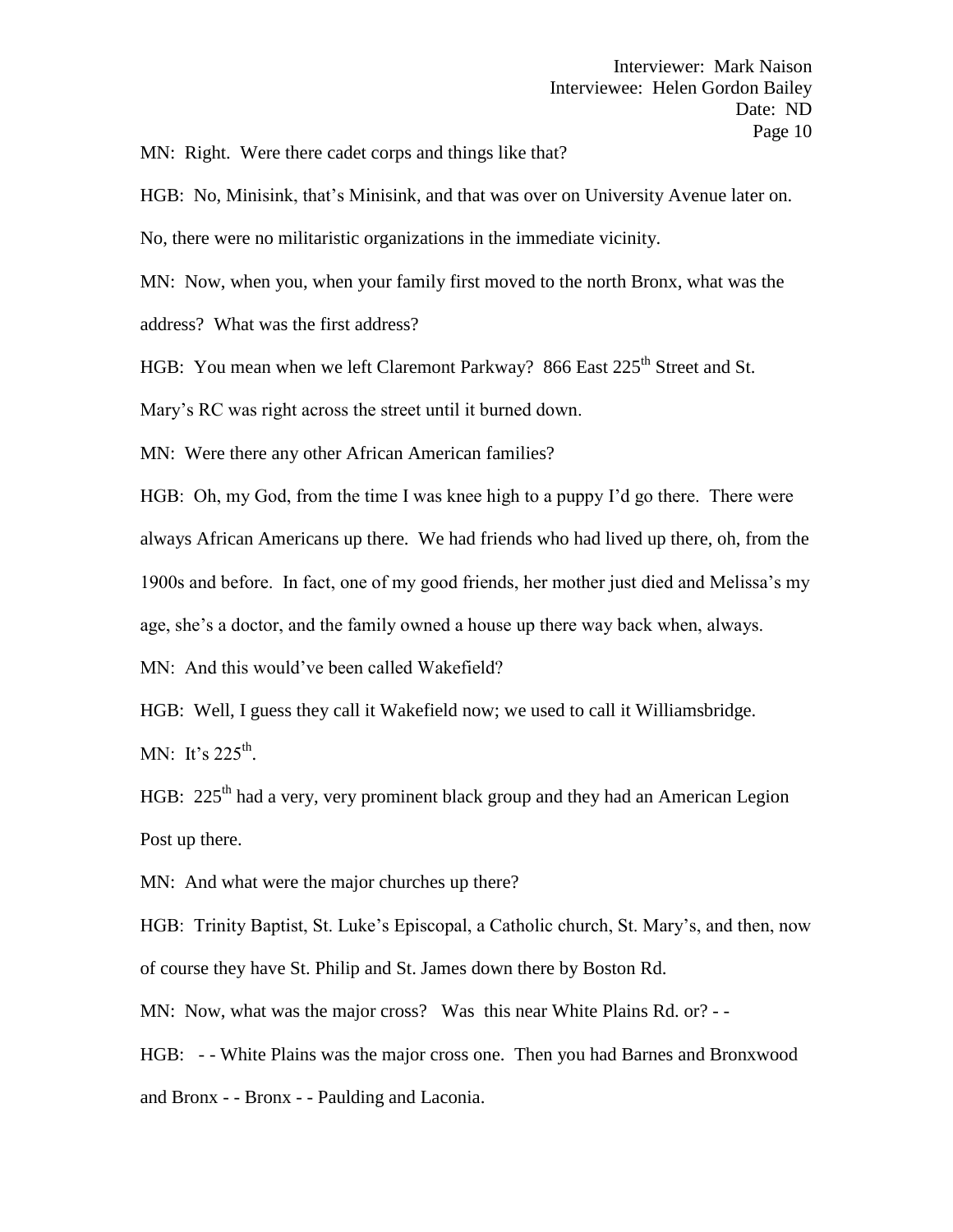MN: And so you started off renting there and then bought a house?

HGB: No, we moved back to, down to the lower Bronx. That's why I say we were back and forth.

MN: Ok, so you moved to  $225^{\text{th}}$  --

HGB:  $-$  - We lived at 225<sup>th</sup> for about four years.

MN: Right, and during that time you were at?

HGB: I commuted to PS 42. My parents didn't believe in you leaving your school. I

went on the train down to PS 42 until I graduated  $8<sup>th</sup>$  grade.

MN: And then you went to Evander Childs, and you were at that time you were living down - -

HGB: - - We moved back downtown when I came uptown to go to Evander.

MN: Oh, that's great! So where did you move then, what street?

HGB: Union Avenue, 1072 Union Avenue, right around the corner from St. Anthony, in

fact the convent was on the street.

MN: Now by that time were there more African Americans coming?

HGB: Well, yes there were, there were. It was a big influx of people.

MN: And this was, would you say, the late '30s or the early'40s?

HGB: This would be the late '30s because my family then moved to Longwood Ave.,

that would be the cross street crossing Prospect. But life went on up between  $163<sup>rd</sup>$  and I

would say  $169<sup>th</sup>$  where Jim's family's from.

MN: Now were those the years, did you meet? - -

HGB: - - I have always known the Pruitts. I saw Jim when his mother was carrying him.

MN: Now, did your family know the Pruitts from? - -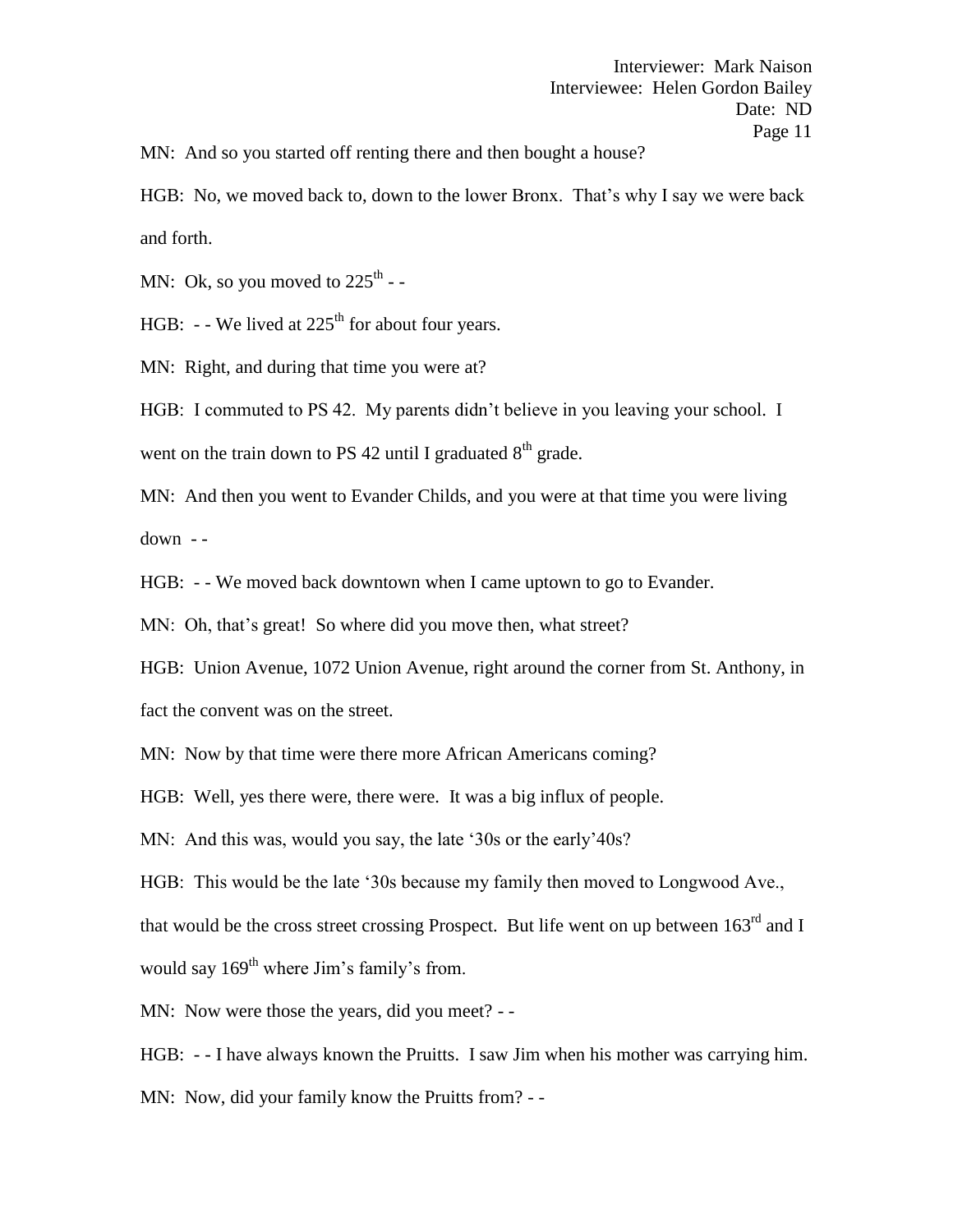HGB: - - Not my family, not my mother or my father; I knew the Pruitts.

MN: And how did you meet them?

HGB: We went to Minisink.

MN: Oh, you went to Camp Minisink.

HGB: And Mrs. Pruitt was a muckety-muck on the board. And Harriett is about a year or two younger than I am, Bessie was my camper when I was a counselor, and Mrs. Pruitt was always pregnant, Jesus Christ.

MN: So Camp Minisink was a - - when was that program founded?

HGB: I went to Camp Minisink the first or second year it was opened, I was six years old, six or seven. And my mother had a friend who worked for the city mission society and she suggested my parents send us to Minisink and my sister and I - -

MN: - - And that's where you met the Pruitts.

HGB: Well no, they're younger than I am, I could not have met them then! I just told you Harriett the eldest is a couple of years younger than I am, and I went to Minisink at six years of age.

MN: Ok, right. Now when you moved to the neighborhood were the Pruitts in the neighborhood by the, when you moved out?

HGB: They were not, they lived here and I lived here. But my best friend's mother came from the same community I believe, that the Pruitts came from, and so she and Mrs. Pruitt were friendly. And I know Harriett and Jackie, then later on Bessie when she became my camper and I'd see the boys, but you'd say hi and no involvement. Mrs. Pruitt was a shaker, though. They were the Republicans, I believe.

MN: So they were Republicans, they were in that.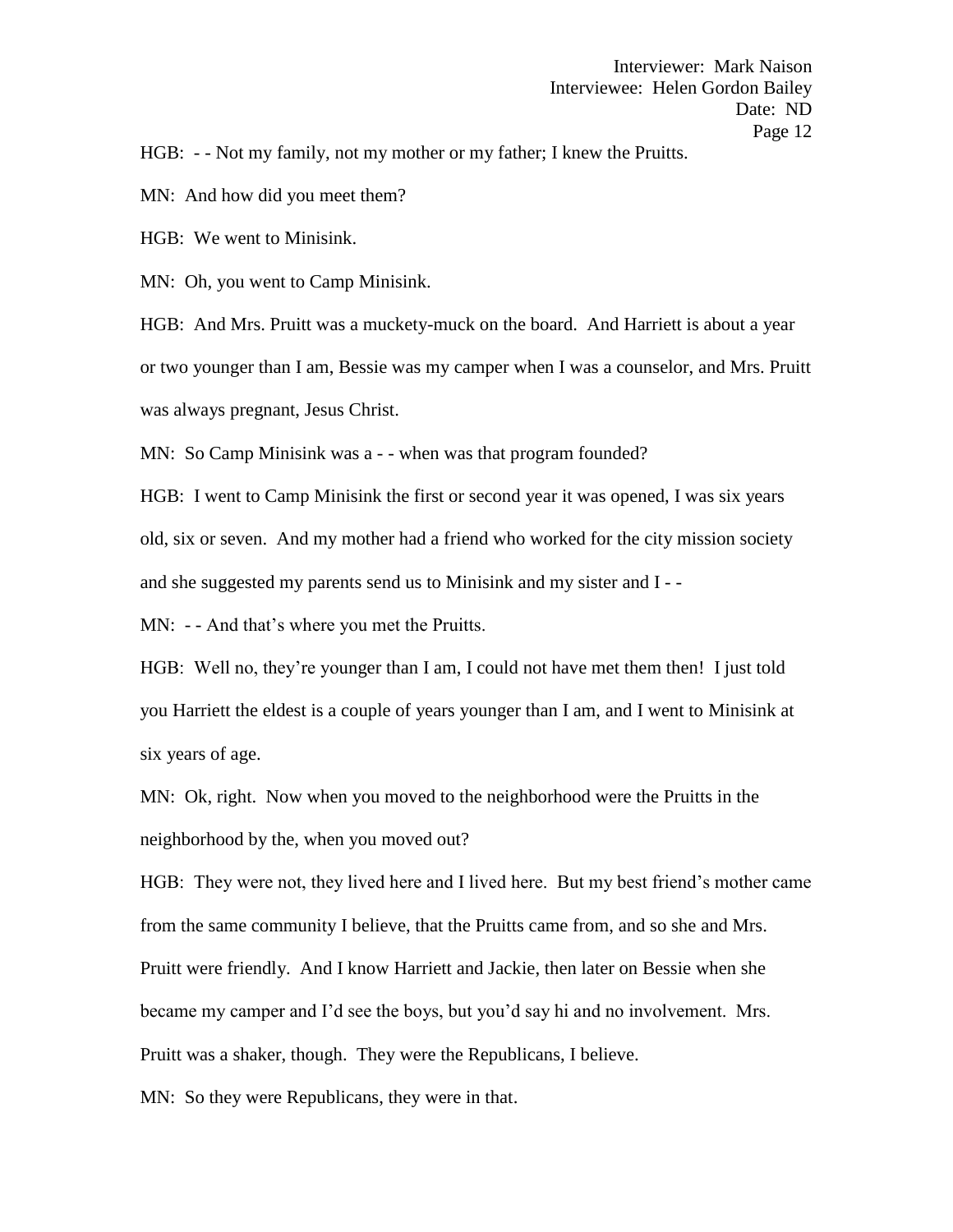HGB: I think Mrs. Pruitt, I could be wrong.

MN: There was the Lincoln Republican Club.

HGB: Yes, Mrs. Pruitt was a Republican.

MN: So you had the Jackson Democratic Club and the - -

HGB: - - I don't know anything about the Republicans because my family was up to here in Democratic politics, but I knew that the Pruitts - - because Mrs. Pruitt had quite a bit of political influence. It was interesting because the blacks in the Republican Party were very few. Because all of the Democrats were crowding into the Democratic Party, my husband's argument, because they denied them membership in the South they couldn't wait to join in the North. My husband is a Republican. (Laughs).

MN: Now, was you family ever involved in the NAACP?

HGB: Not really. My dad probably had a membership.

MN: Because one of the people I interviewed, his name is Jesse Davidson, and his father - -

HGB: - - Oh yes, please, they were friends of my parents. Mrs. Davidson, Mr. Davidson had the first newspaper, *The Listener*. Sure, I knew the Davidsons very well.

MN: Oh, so *The Listener* was a local newspaper?

HGB: Yes, a Bronx newspaper.

MN: And you have pretty vivid recollections of that?

HGB: Oh, sure, Mrs. Davidson was a very bright lady. Mr. Davidson I think worked for the post office, too. They were friendly with my mother and father.

MN: Because Mr. Davidson has copies of *The Listener* which is why - -

HGB: - - Yes, well that was his parents' paper, yes.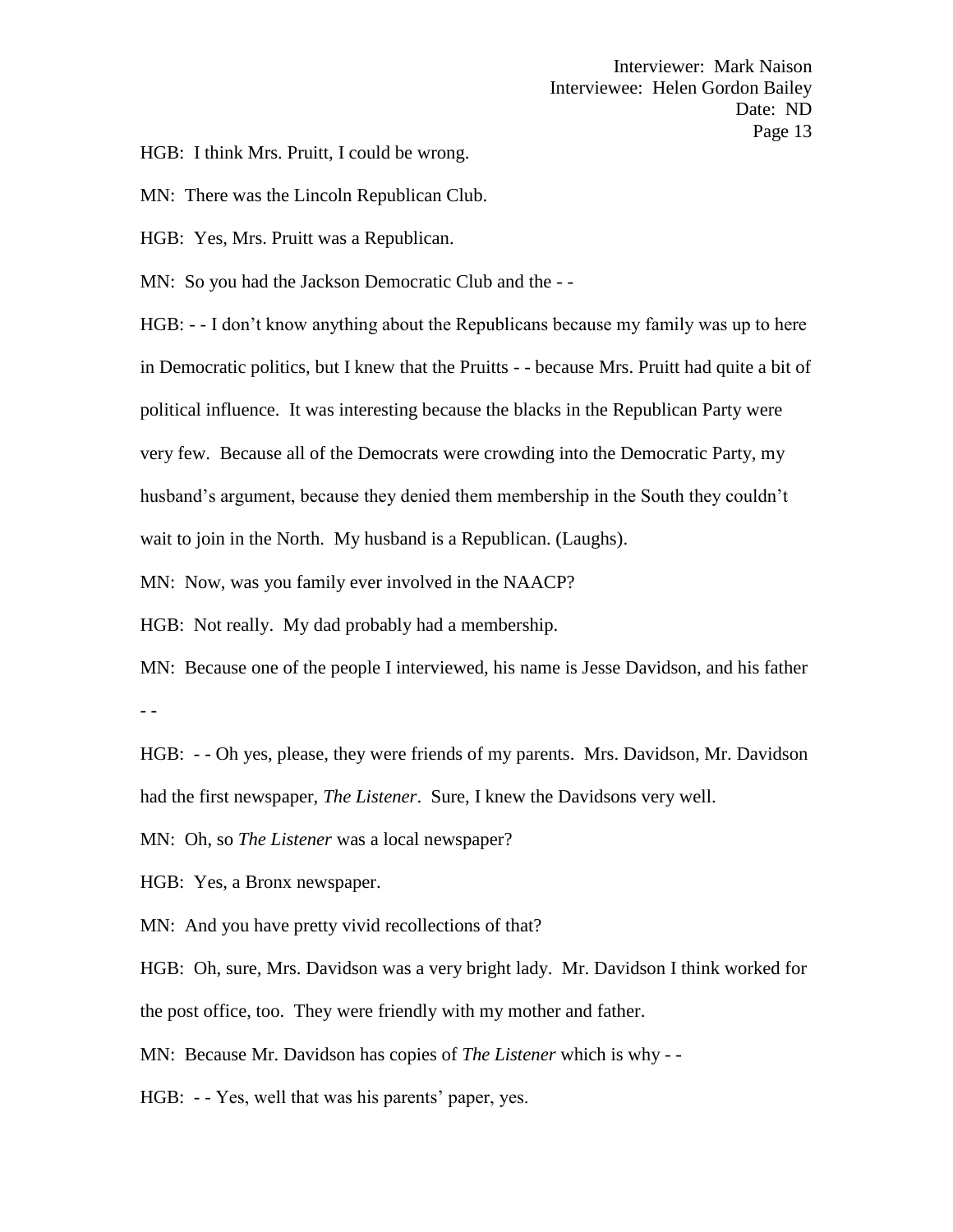MN: And he said that they founded an NAACP chapter in 194 --

HGB: Mrs. Davidson may very well have. I knew her, she knew me, we didn't know each other, we knew each other. But I knew that they were friendly with my father. MN: Do you have any recollection of a woman named Angie Dickerson who was a political activist?

HGB: She came late, honey. (Laughs).

MN: So you knew her?

HGB: No, I said she came late. I'm trying to tell you, she was not there at the time the rest of us were growing up.

MN: Right. What was Evander Childs like when you went there?

HGB: Well I finished in a class of a thousand and I think there were ten blacks. That's what Evander Childs was like.

MN: And what year did you graduate?

HGB: 1940.

HGB: You graduated Evander in 1940. Was it an academically strong school?

HGB: Oh my God, it was one of the leading high schools in the city.

MN: And what sort of extracurricular activities were you involved in there?

HGB: Not at the school, because remember, I'm commuting again. I'm coming up from the lower Bronx going up to Evander. But at St. Augustine's still, as you grew, your contemporaries grew with you.

MN: Now were there lecture series at St. Augustine's, what sort of activities? - -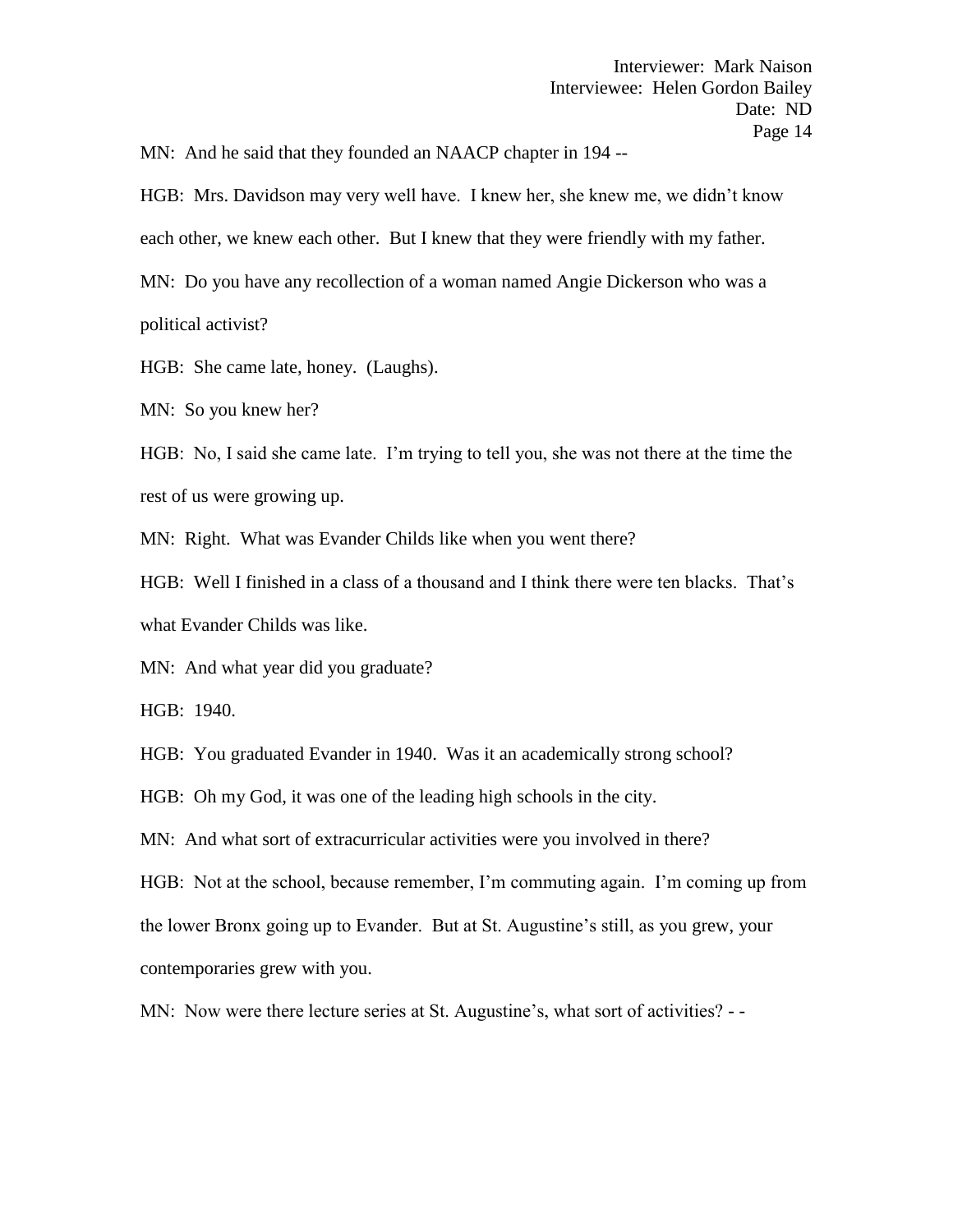HGB: - - People would come in and speak, yes; I wouldn't call them lecture series but... Edler Hawkins was a very interesting man. He ran for office on the Liberal Party ticket, he was a little crazy, he was nice.

MN: Now you mentioned the American Labor Party, when did that become a factor in the Bronx?

HGB: Well, I don't know if it was a facto in the Bronx, I knew of it because of Fiorello LaGuardia, Vito Marcantonio, I think I really became aware of them when I was in college.

MN: Where did you go to college?

HGB: Hunter College.

MN: Yes.

HGB: But the American Labor Party didn't do very - - you know this system of electing was a part of New York City then. You had the lines - - it's very interesting that Mr. Bloom-Bloomberg - - would because it's been here. In fact Adam Clayton Powell, I believe, got elected on the City Council on one of those - -

MN: - - On proportional representation, yes, and then Ben Davis took his seat - -

HGB: - - Yes, Benjamin Davis, interesting man, very bright! Oh God, Harvard. Very bright! His sister used to rave about him when she talked to me.

MN: Did, were there a lot of left-wing activists in the Bronx when you were coming up?

HGB: They gave the black boys white girls, yes, they were activists; that was the way they entrapped them.

MN: So that was a very visible? - -

HGB: - - Well, the boys liked parties and there were pretty white girls.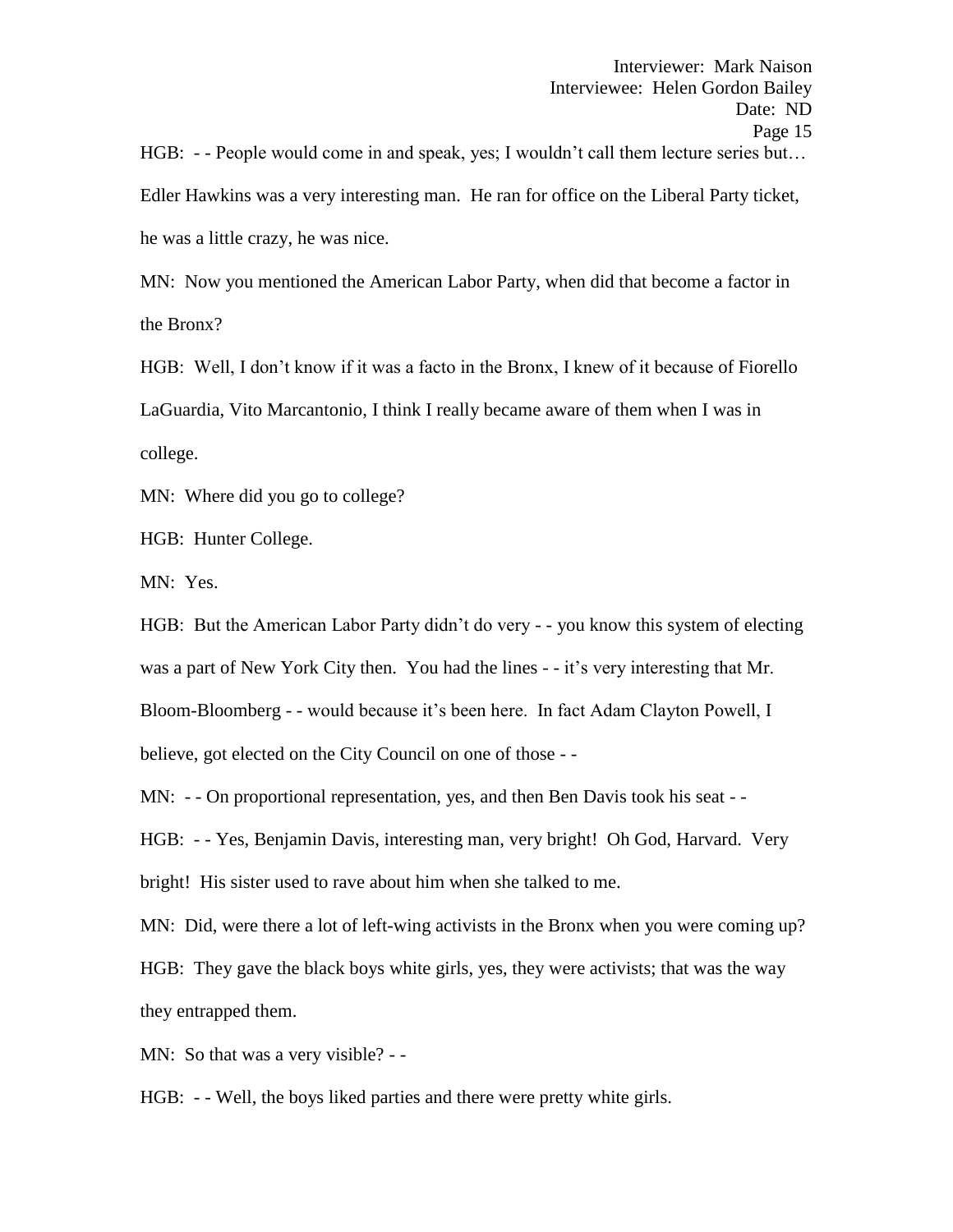MN: So this, where were these parties held?

HGB: I don't know, I never went to any of them, but I knew of them.

MN: And was this, were they active in Evander?

HGB: Oh, there was no politics in Evander. There were people whose parents were, if now known communists at least sympathetic communists. They had that housing development - -

MN: - - The coops.

HGB: Allerton Avenue, yes, I had a number of classmates who were from there.

MN: So, these kids went to Evander, the kids who grew up in the coops. Were there any African American kids who grew up in the coops who went to Evander?

HGB: I don't think they had any of us living there, though. Even though it was allegedly the Ladies Garment Workers housing, and everybody loved everybody, I do not think that anyone noticeably of color lived in there.

MN: Did you know any people who grew up on Fish Avenue?

HGB: Sure, when my parents' owned - - Fish Avenue is right around the corner from our house.

MN: From the house or from the apartment?

HGB: No, when we owned.

MN: When you, ok. Because I interviewed a number of people from Fish Avenue - -

HGB: - - Who'd you interview?

MN: Sylvia Carr was the main person.

HGB: No, I'll tell you who was there at the time. Oh God, I can't remember the name, but the mother became the "American Mother of the Year." They lived right around the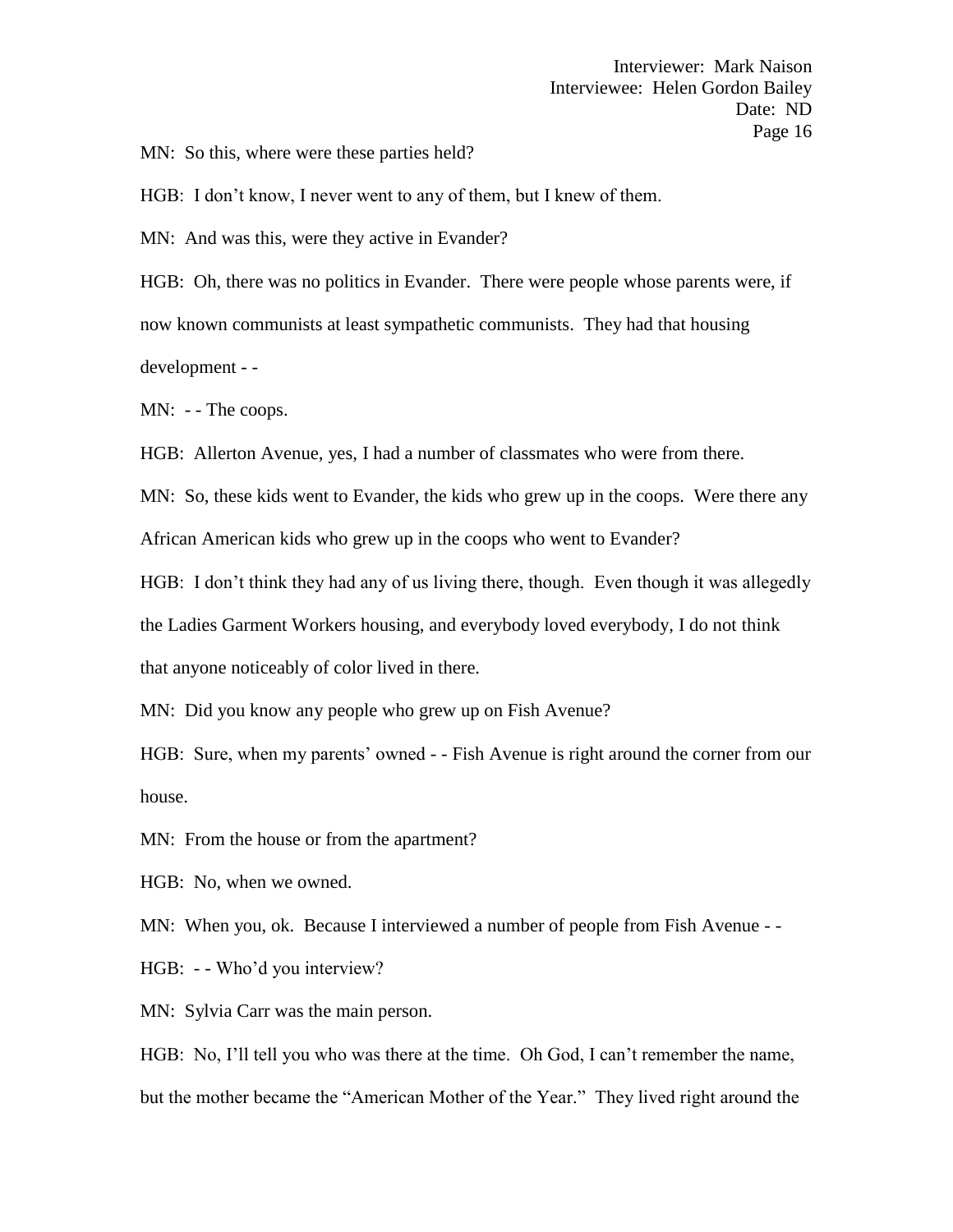corner, Rhea, I attended classes with her, Muriel, I know the father, he had an oil company, but they lived around the corner.

MN: Now was Evander, would you Evander was more Jewish or more Italian when you were there?

HGB: Italians don't go to school the way people of the Jewish persuasion go to school, I mean that, come on, answer it!

MN: So the Italian kids weren't even going to high school?

HGB: Oh, they were going, but if you had twenty Jewish, you had three Italians and one

Black. [Crosstalk] And maybe an Irish.

MN: Was Hunter the same composition? - -

HGB: - - Hunter was known as being the greatest women's college in the world for brains, and socially, they called it the Jew school. Because it had no class but it had brains.

MN: Now, did you have a social life that was created that, where African American educated kids found one another?

HGB: Yes. I mean, we found one another because there weren't that many of us going to college.

MN: Was this a fraternity/sorority scene?

HGB: No, no you met at the YW, you met at church, you met at camp, if you had enough in common, you became friends.

MN: Now, when did you know that you were going to become a lawyer?

HGB: I knew I was going to college. I am the fourth of my mother's family to have an advanced education, so education is no big thing in my family. I knew I was going to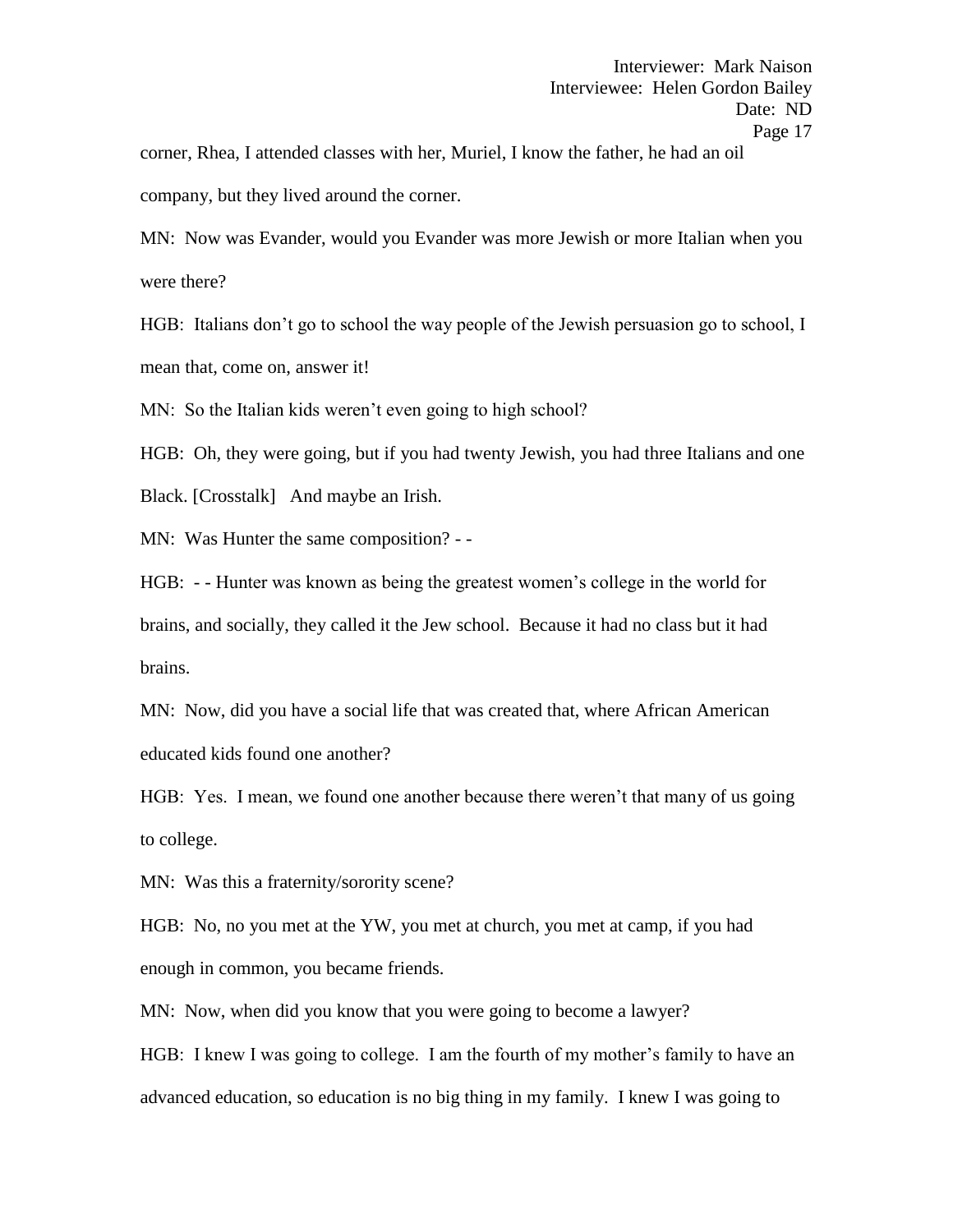school, I wanted to be an actress, my father told me, "Hell, no!" I wasn't going to play servants on the stage. I wanted to become a doctor, two of my uncles are doctors, I couldn't find my pulse, I knew I couldn't do that, so law was the next thing. MN: And where did you end up going to law school?

HGB: Brooklyn Law.

MN: And when did your family, now it's after you graduated from law school?

HGB: Yes, the same time I finished. I had just been sworn in - - my parents bought

back up in the northeast Bronx, on Laconia Ave.

MN: and that's Lac - - is that near the Hillside Houses?

HGB: Hillside, my parents' house.

MN: And Fish Ave., right there?

HGB: Around the corner.

MN: And was this a racially mixed block that they bought in?

HGB: No, we had a black neighbor next door and a black neighbor here and everybody else was white.

MN: And mostly Italian?

HGB: Not In Hillside! Hillside was Jewish! Jewish people go to apartments; they don't like to clean up after themselves. Italians want gardens, Jewish want somebody to clean the garden.

MN: So the houses were owned by the Italians mostly and the apartments were - -

HGB: - - Yes the private homes were built, usually. The one really amusing thing if you bought a house that an Italian owned, you never found closets. They only had suit on and one suit off. They did not put closets in their houses. [Laughs].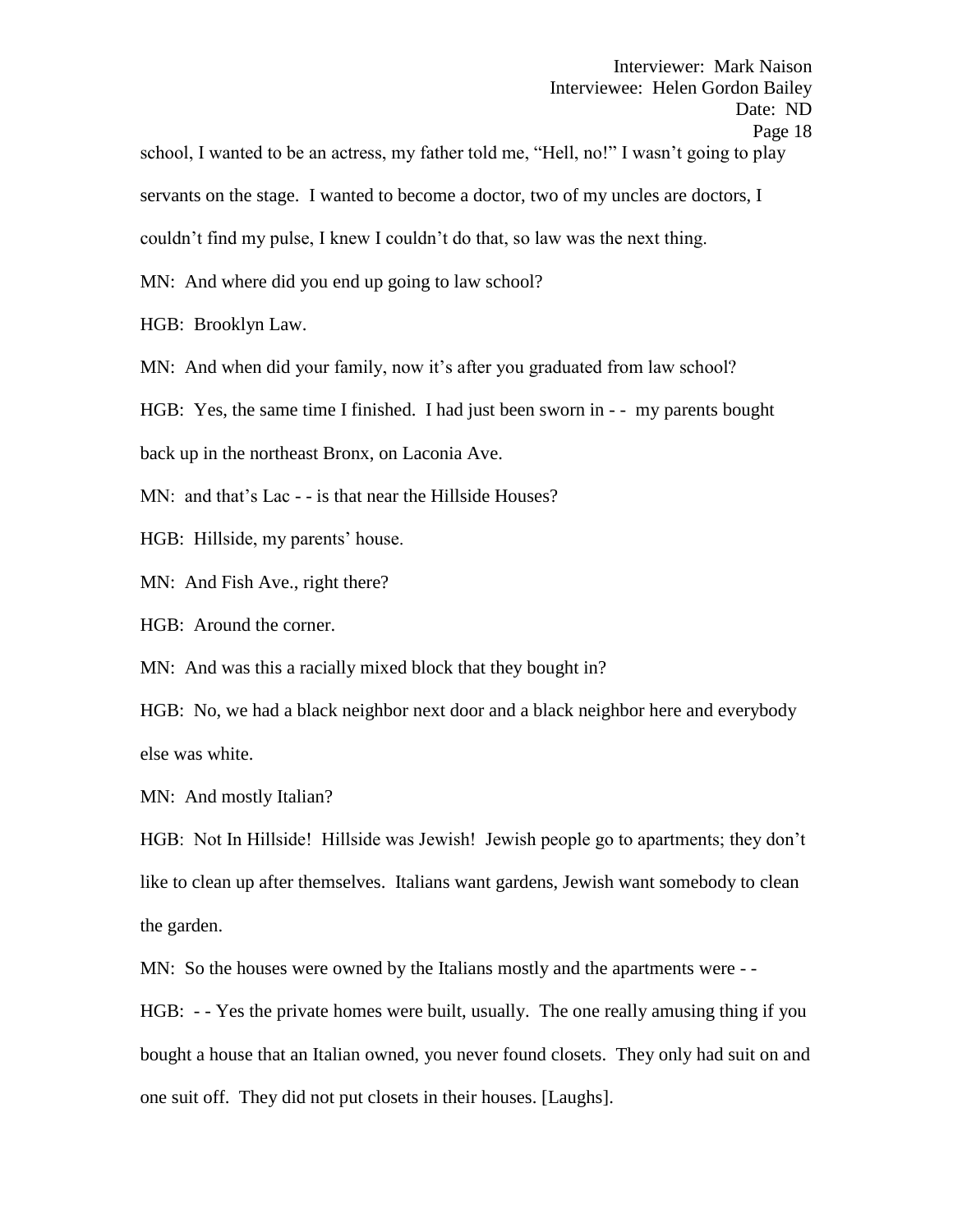MN: Well these were - - Italians mostly built their own homes?

HGB: Oh yes, in those days, yes.

MN: Now did the north Bronx have farms when  $-$ -?

HGB: - - We had goats on Gun Hill Rd. when I was in high school, little shacks and goats along the way. In fact, my brother-in-law, my sister's husband, bought a couple of those lots at a city auction later on and that's where they have that drive-in, Rite-Aid is there, but goats were there.

MN: So you did have - - and were there farms further northeast?

HGB: I would imagine so. They didn't build up Dyer and those places for years.

MN: Did you ever have occasion to go in what people called the valley, because - -

HGB: - - What's the valley?

MN: That was a neighborhood a little further, not too far from where Co-op City now is.

HGB: You mean over in Eastchester?

MN: Yes, Eastchester.

HGB: Oh, yes, I had friends that live there. They built their own homes.

MN: So there was an African American community over in Eastchester.

HGB: Well, I wouldn't say there were that many, but there were four or five families there that have been there for a couple of generations,

MN: Now, so once they bought the house on Laconia did you ever go back to - -?

HGB: - - We never left the lower Bronx, they continued their membership at St.

Augustine and you had a life down in the lower Bronx.

MN: So in other words your father was still in the Jackson Democratic Club, or did he transfer over to a club in - -?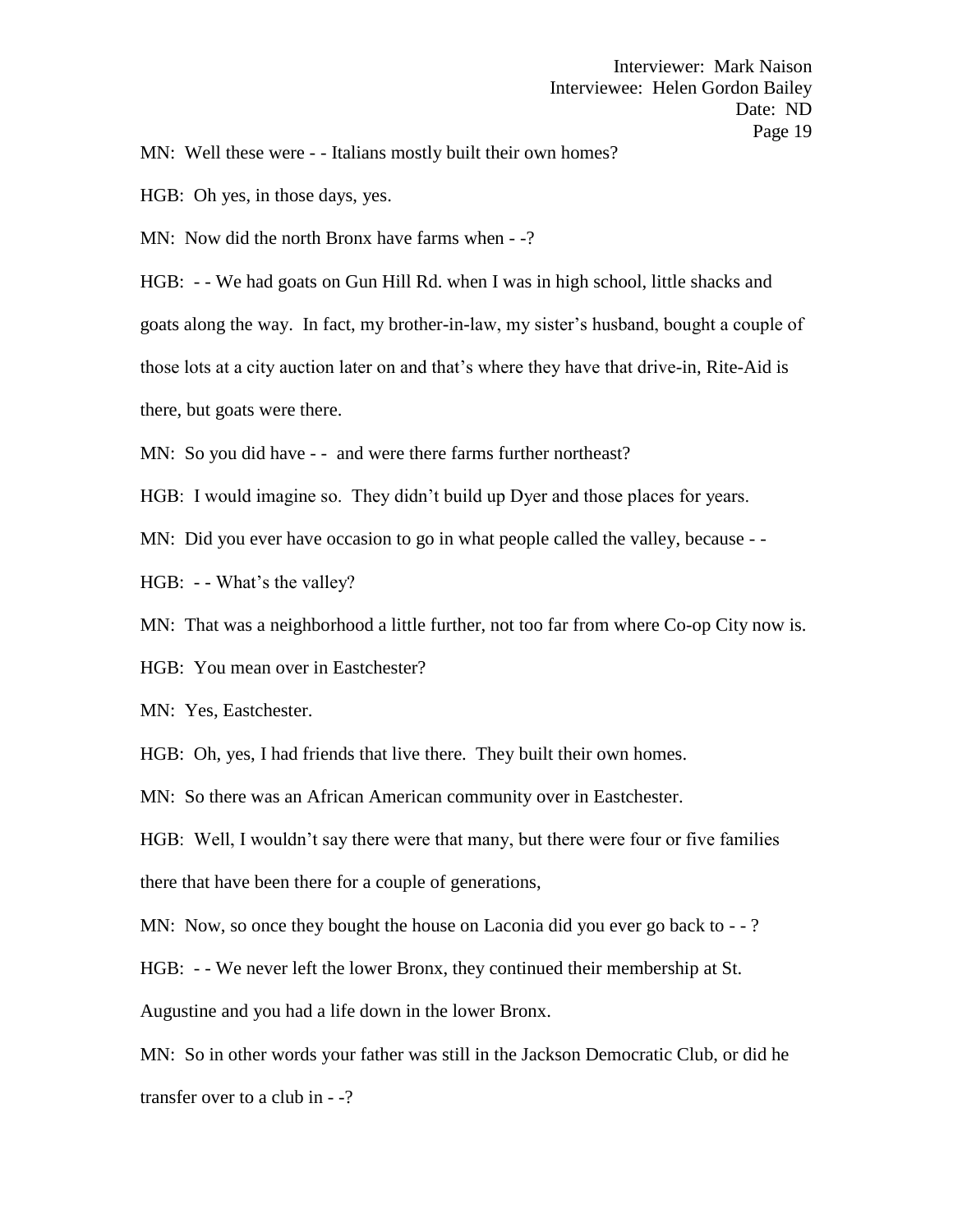HGB: - - By this time now, we're talking 1950, you have a complete change. My parents were in their, let's see my father died in the '60s, he was 68, so I guess it was about '50, in the fifties, they had a life. My father was very active in the Mitchell Royal American Legion Post, he ended up commander. Then they moved downtown, bought a place.

MN: Now, where was that American Legion Post located?

HGB: Well, they owned a building on Boston Rd. right above, in the Morrisania area.

They bought down in the lower Bronx and my dad was commander.

MN: So this was predominately African American?

HGB: It was, no it wasn't predominantly, it was a black.

MN: It was an African American, a Black American Legion Post.

HGB: Yes, that's right.

MN: Is this organization - -?

HGB: - - I have no idea, I have no idea.

MN: It was called Mitchell - -

HGB: - - It was called Mitchell, it was named after two of the men from the

Williamsbridge area, Mitchell Royal, they were two - -

MN: - - Mitchell Royal. So it - -

HGB: - - It was named after two of the chaps who went to World War I, I guess.

MN: So you have Mitchell Royal which is in Williamsbridge and then it ultimately moves - -

HGB: - - It originated up there, but it moved down to Boston Rd. They bought a building on Boston Rd. at about 165<sup>th</sup> Street.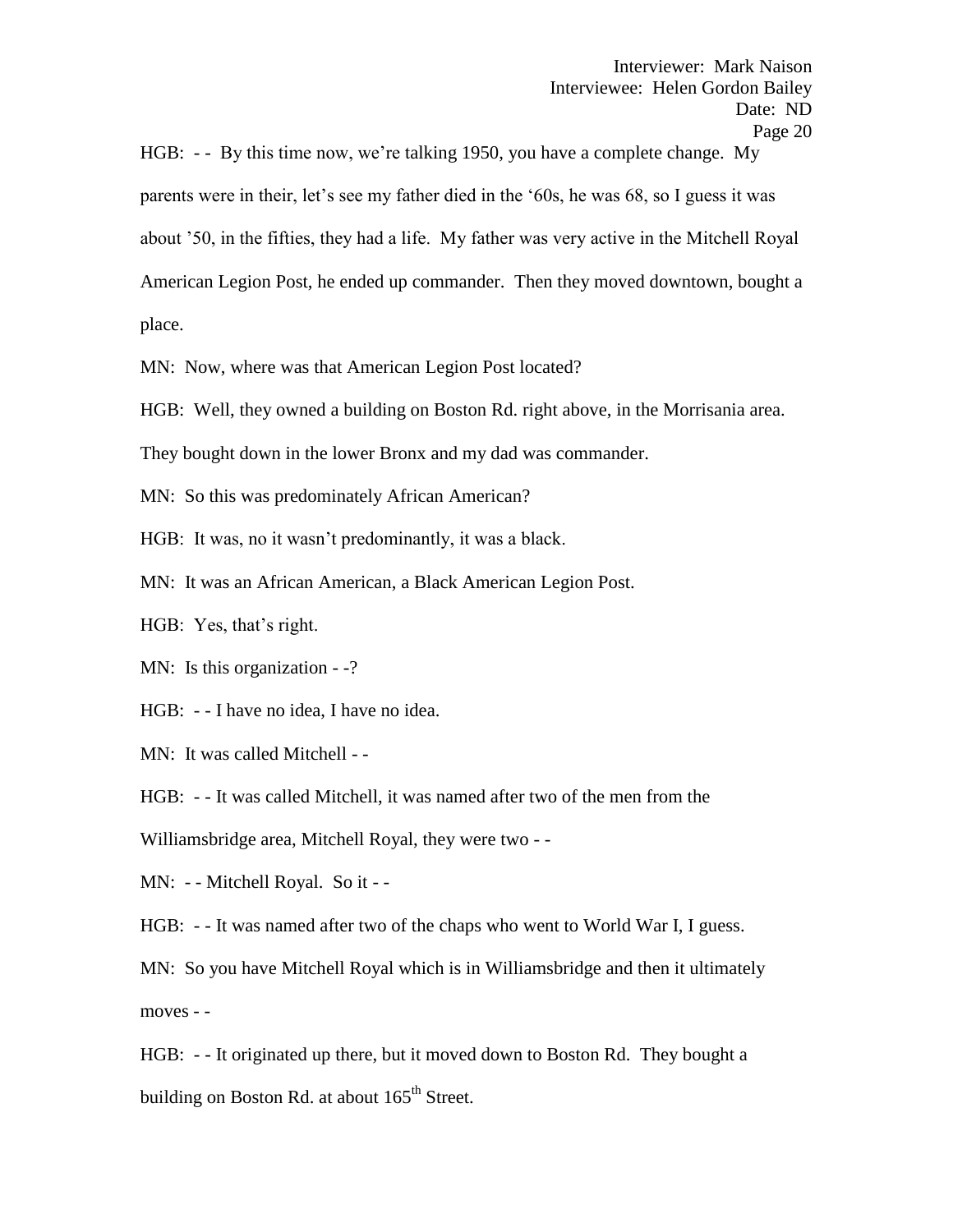MN: So, is your family, some, the migration, Bronx pattern, typical of people moving back and forth between?

HGB: I have no idea. I had a very interesting father and he did not like totally segregated communities, so he did not allow us to grow up in segregated communities.

MN: So this was a very conscious decision on his part.

HGB: Well, if my mother went to get an apartment she could go anywhere she wanted to go. So he would, and she was very annoyed because my mother was very black mentally, and got very indignant when my father would say, "I know you go and get an apartment," "I don't want to get an apartment!" And then they'd see my brown father, my brown sister, and me.

MN: So skin color, this is something that again the Pruitts mention, skin in terms of African American families and renting, skin color was a very significant thing.

HGB: Your Jewish brothers and sisters did that, yes, yes. They couldn't tell the difference amongst some of us and when they found the rest of us, if we didn't stand out, we didn't annoy them.

MN: So that was the pattern in the --

HGB: - - In the lower Bronx. That's they way the lower Bronx came into being.

MN: So the families who moved there from Harlem, most of them were - -

HGB: - - Most of them were lighter-skinned people, yes. Except for the ones who went to St. Anthony's, they were very dark-skinned. They came from St. Croix, some of the others.

MN: And they were predominantly superintendents?

HGB: They worked, they were the supers.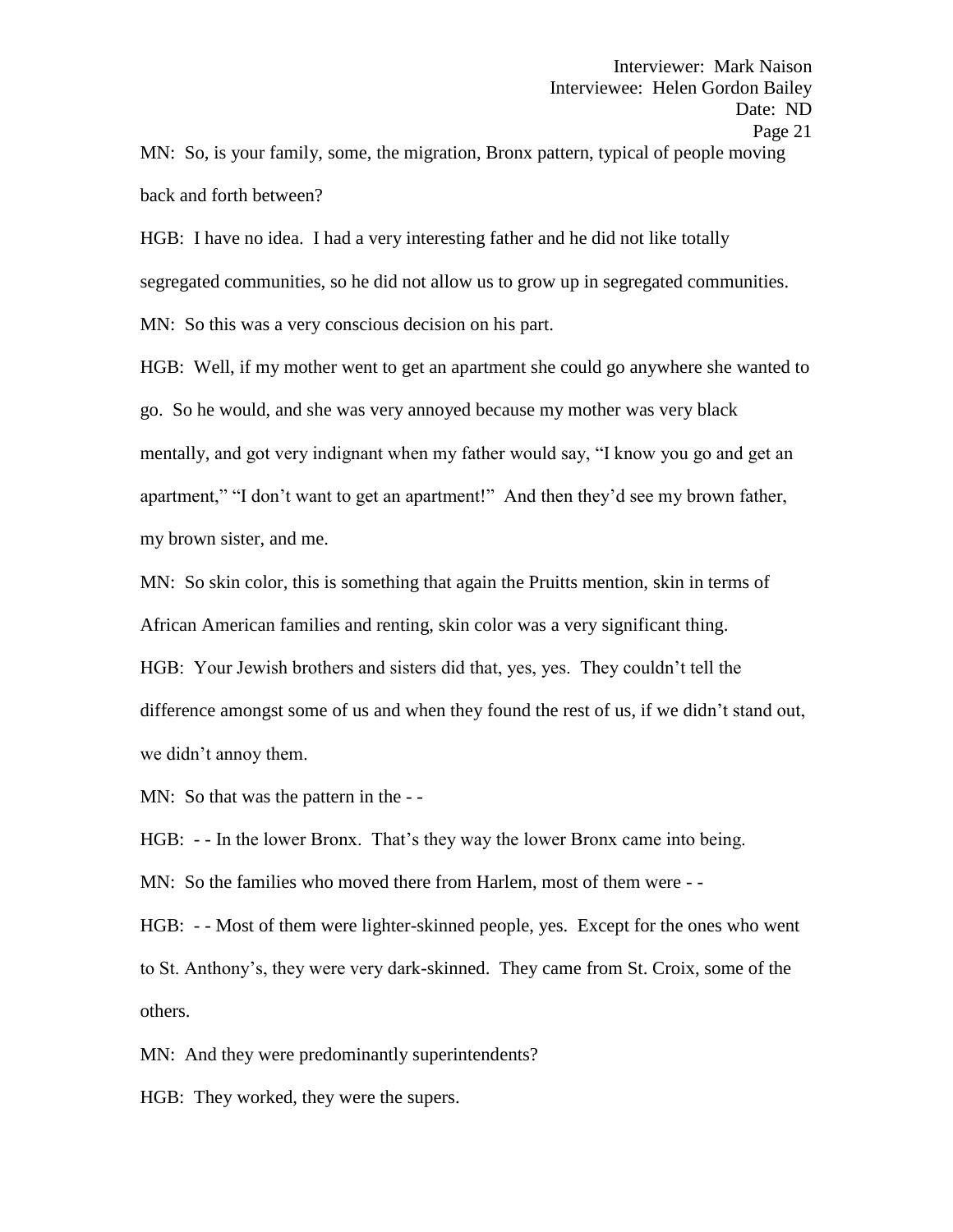MN: And the people who were in, the lighter-skinned families tended to be - -

HGB: - - Well, you know, you've got to understand if you're around anybody of color, people of color run the gamut. They have a black, a brown, a tan, a green, a white in a family, so there is no, you can't say a lighter skin. A woman coming in with blond hair and blue eyes would drag in her dark brown son.

MN: Ok, so this is a different - -

HGB: - - Whites don't understand the Black background. Too much of the Caucasians are there, and two Caucasian, two Blacks, will marry, who are brown and they produce little yellow children based upon as you know, the genes. So it's, there's no hard and fast rule for people of color.

MN: In college and in law school did you see yourself as being potentially a political activist or - -

HGB: - - No, I went to law school to practice labor law and I found out that the labor unions were as bad as anything else. And I walked away from that.

MN: So you were trained as a labor lawyer?

HGB: No, I was not trained! I went there with the idea - - first of all, do you know much about law school? You take a, it's like going to medical school, you learn medicine, then you pick your specialty. I didn't pick a specialty. I practiced general law; however, the specialties picked me. So that, at one time I did nothing but divorces, another time I did nothing but something else. Now I have an office that does a hell of a lot of probate work and a lot of property.

MN: Which unions did you approach to try to work for?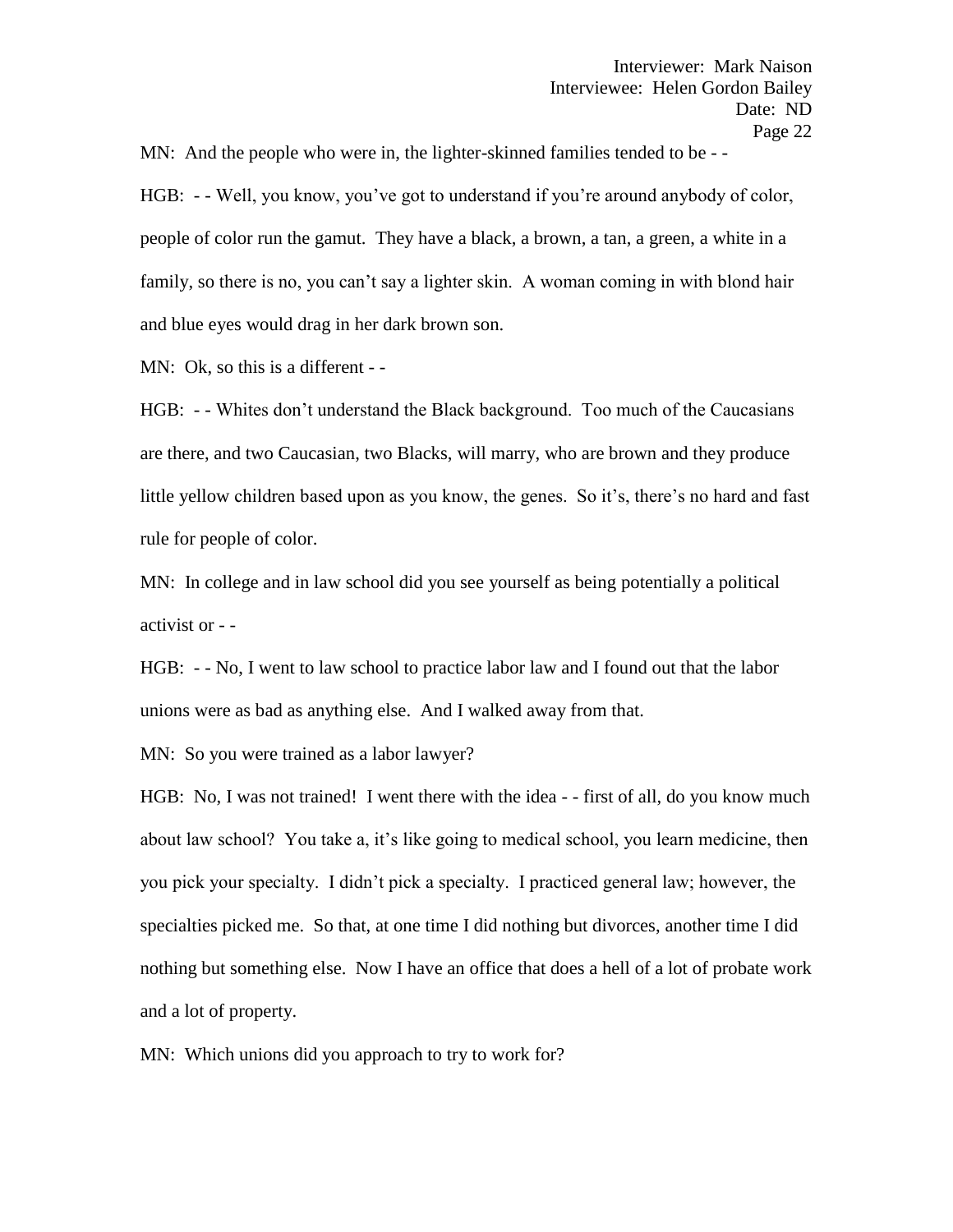HGB: I didn't approach. I started reading and I started watching and I didn't like what I saw. The big boys got money and the little people kept on trying. And then when the CIO and the AFL came together I wondered why they didn't go after them, they were a trust just like the others.

MN: Did your, did you ever have occasion to see Paul Robeson in concert?

HGB: Well, my husband and Mrs. Robeson took classes at NYU together. Everybody knew everybody, they were of the generation. My husband died at 95 so Paul Robeson was a contemporary of his. And what was her name? Eslanda - -

MN: - - Eslanda Goode Robeson.

HGB: Joe started taking courses in the '70s down at NYU, some graduate courses just on general principles, and she was his classmate. And the two of them used to go to the ice cream parlor, the coffee shop that Paul Junior's wife's family owned. Well, interesting. The last time I saw Mr. Robeson, he, and Hubert Delaney, and Robeson's brother, Ben Robeson, three of them were standing on a corner of Seventh Ave. Mr. Robeson was this high and the others guys were down. He was a giant! [Laughs.]

MN: Did you ever try to get involved in Liberal Party or American Labor Party politics?

HGB: No. I ran on the Republican ticket a couple of times but - -

MN: - - Was this in the Bronx you ran for office?

HGB: Oh never, never. I did all my political whatevers down here in Manhattan.

MN: When did you meet your husband?

HGB: When I went to work for him in 1950. He's my boss.

MN: He was a lawyer?

HGB: Yes.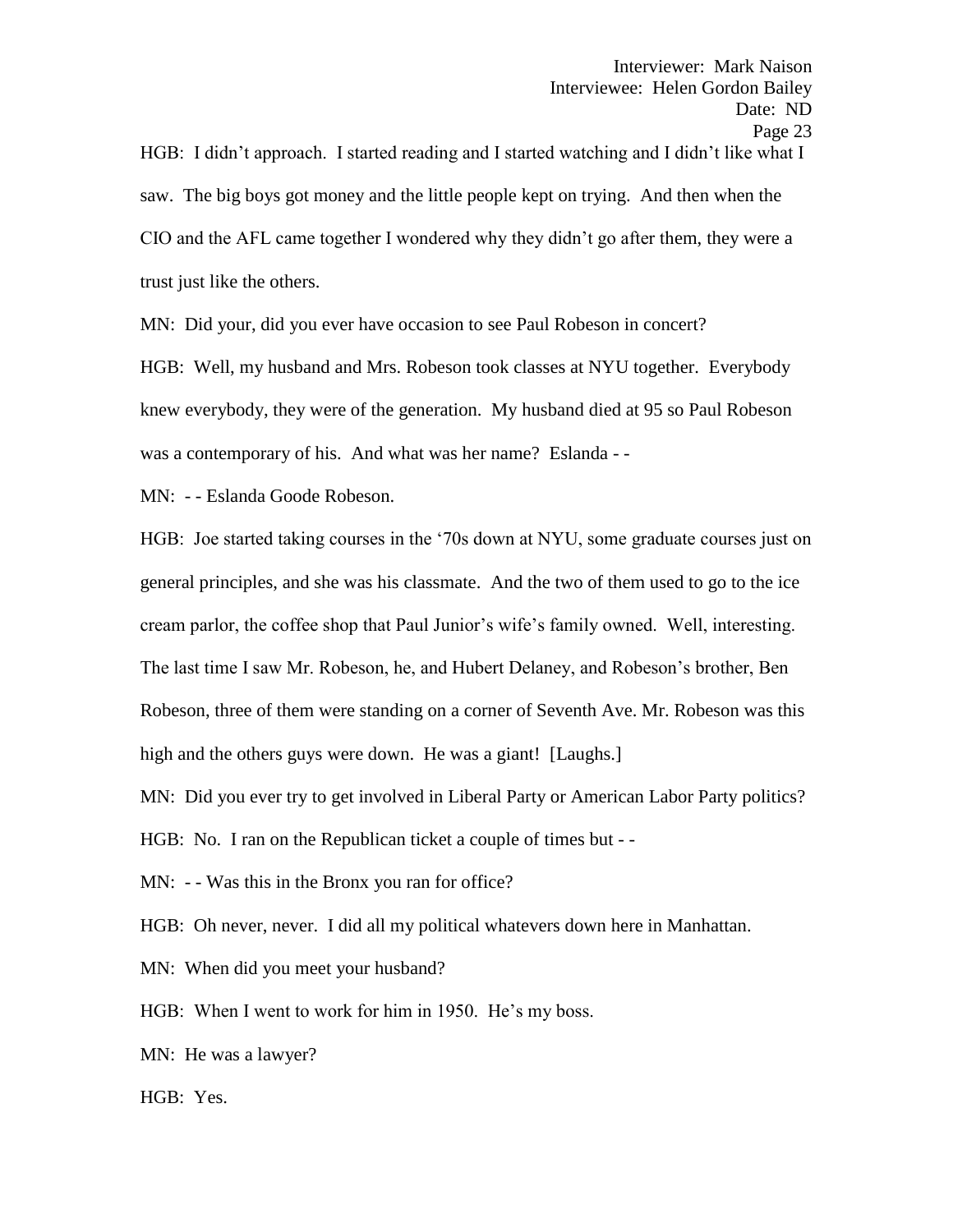MN: And where was his office located?

HGB: 321 West 125<sup>th</sup> Street, right on the corner of 125<sup>th</sup> Street and St. Nicholas Avenue.

MN: And was this your first - -

HGB: - - my first job.

MN: And this, how long was this after you passed the bar?

HGB: He hired me, I passed the bar, I got the notice in September and I went down to the office to work, I got sworn in that December.

MN: And when you got married, were you then living in Manhattan?

HGB: We lived in the Bronx, in the northeast Bronx, in my parents' house for a while and then we bought a home in the Yeshiva University area. A little private street called Washington Terrace, had a brownstone there.

MN: And from that time on you've lived in Manhattan?

HGB: No, I went back to the Bronx. We lived in the Co-op,  $12705<sup>th</sup>$  Ave. for awhile.

And then my little girl went to Little Red, my husband was very upset, he did not believe

in public schools. So we moved to the Bronx. Our house was here, and there was a

public school here, PS 78 I think it was.

MN: And, so where was that house located?

HGB: Weeks Avenue, one block off of the Concourse.

MN: Oh, and right close to where the Cross Bronx Expressway was --

HGB: - - Honestly, it was here and here was our house, they built a crossover and you

could see it. You had to walk over the thing if you wanted to get across the other side.

MN: Oh, that's right, your daughter told us about that!

HGB: My daughter?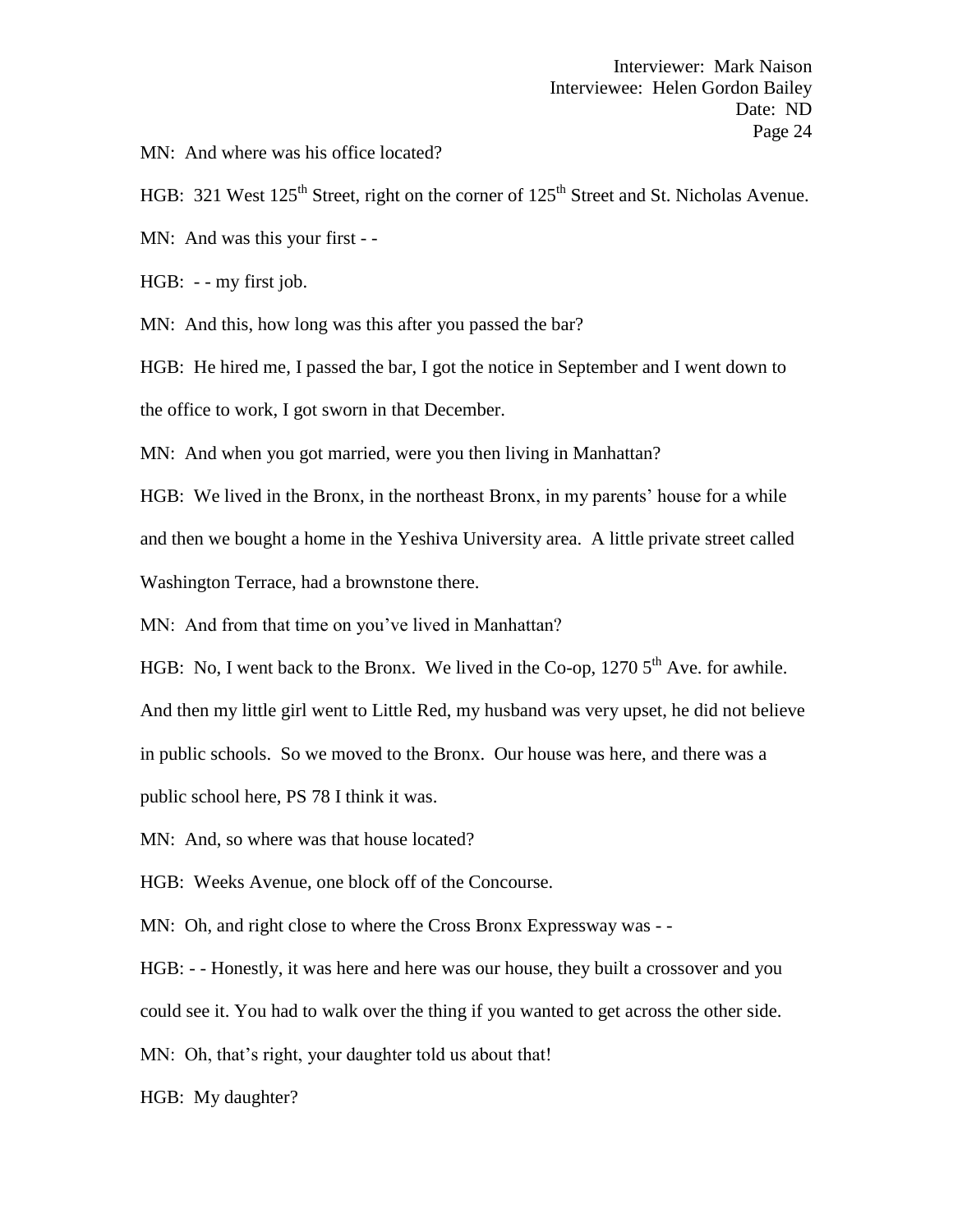MN: Yes, because the last time we, Jim and I --

HGB: - - Josette? Oh, really?

MN: Yes, because we had missed signals she had told me - -

HGB: - - Yes, she's a little girl.

MN: Now in reviewing this, are there some things that you would want to say, that I've passed over that you know in terms of looking at this experience from, you know - -

HGB: - - It was a great place, that's all I can tell you. The lower Bronx was a beautiful place, the families, you couldn't do anything without a neighbor calling your mother or your father to tell them, "I saw so-and-so doing - -." The parents, they were not friends, but they were friendly, it was a great place.

MN: So you had a great growing up?

HGB: Oh yes, I had a very nice growing up, yes.

MN: And so there was this nurturing environment?

HGB: Oh yes, everybody cared, everybody cared.

MN: What about the teachers, were the teachers more caring do you think, than teachers today?

HGB: Well, you know, I wasn't aware of the blatant prejudice, I guess. It was only as I grew older that I realized that perhaps I'd been a victim. For instance, do you know that there are scholarships, state senatorial and state assembly scholarships, and no black child was ever told about those scholarships in the schools they attended? So there was, nobody was about to give you any help up. They were pleasant, they were nice, but they didn't love you. My principal was an Irishman at PS 42, my teachers were both Christian and Jewish, I never had an Italian teacher.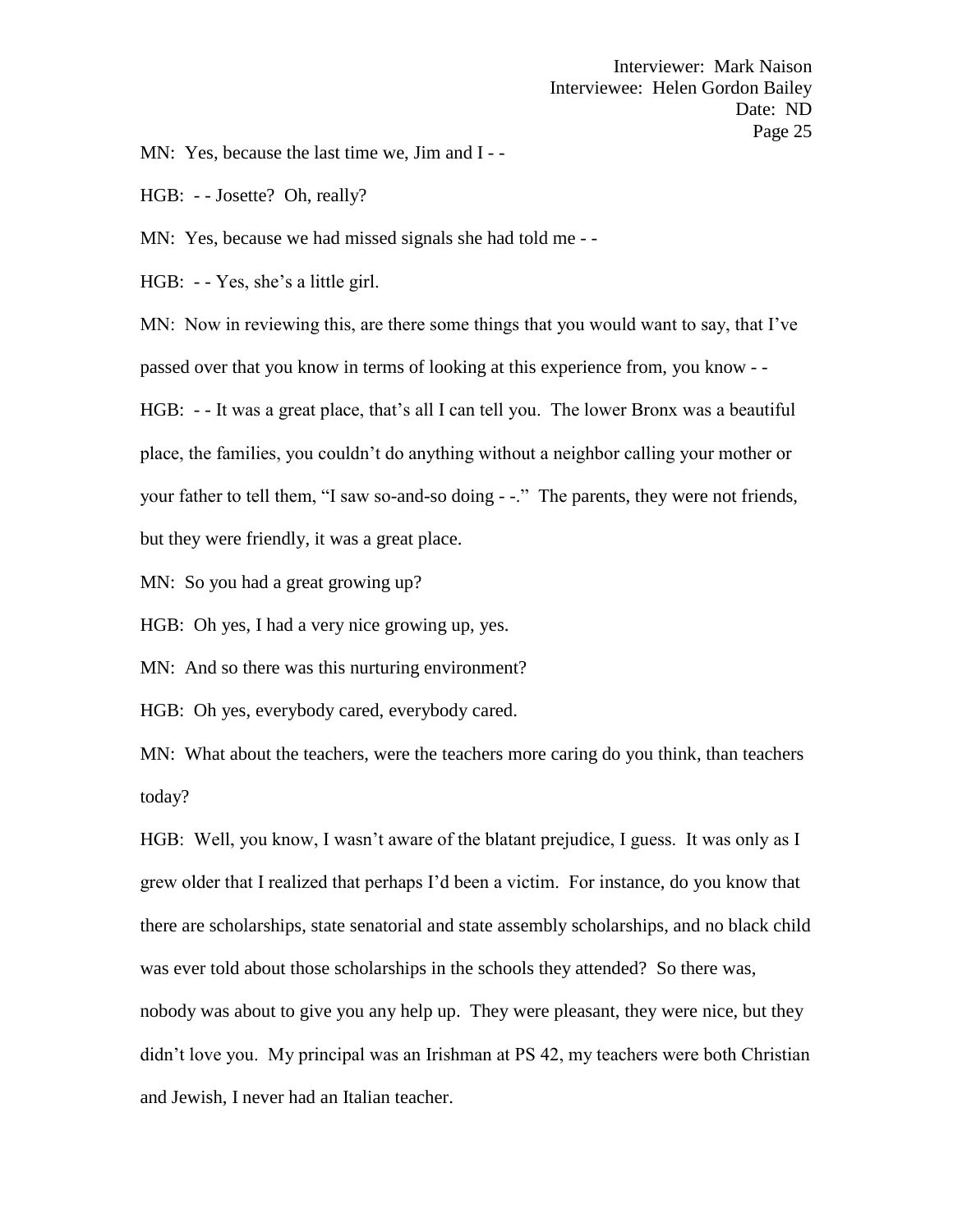MN: Were the teachers respectful to your parents when they came in?

HGB: Oh, they had to be respectful to my father. You did not meet, you did not meet my father and not give him respect. And my parents were very, very much involved in our going to school, my father predominately.

MN: Were they involved in the PTA?

HGB: I don't even know if we had one back in those days, they certainly didn't tell us to tell our parents to come out to the meetings.

MN: Now, did you go to, other than Camp Minisink, were you involved in organized recreation programs or was it more a question of kids playing by themselves with sort of everybody watching?

HGB: Well, there was a group of us and we all, I guess we were all going in the same direction, in high school, going to college and we associated, we had our little social clubs. And as I grew older I got active at the YM, that's where the boys were.

MN: Now, was there a point where, you're growing up in a predominantly Jewish neighborhood, where the signal went out that we're going to go our separate ways socially?

HGB: No, there was never any reason to be into each other's pockets, as you grew older you made friends, some were Jewish, some were Black and two of my closest friends as I went to college were girls of Jewish background, and I mean you didn't, you didn't make a conscious effort, if you liked somebody. I think that was my error, my three children married whites, and it was because I didn't tell them that we stay in our own backyard. I told them good people are good people.

MN: Well, it seems like my kids are following the other route.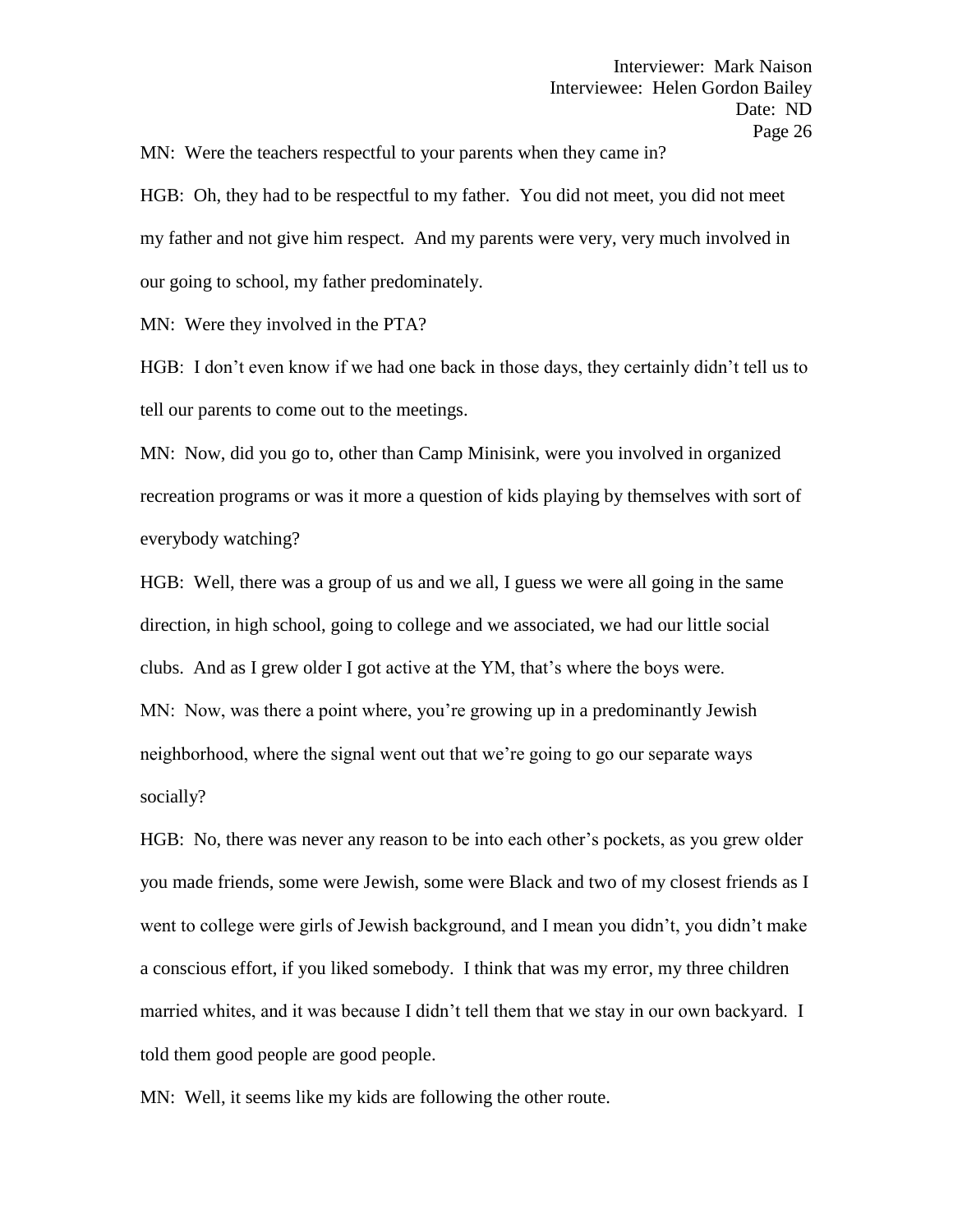HGB: Yes, yes, good people are good people. The only catch is it makes it easier if you stay in your own backyard, oh well, we can't do anything about that can we now? 'Course my son told me, "The only difference with my wife and you is that she comes out of a white Quaker background and you come out of a black Episcopalian background, but you got the same disposition."

MN: Again, anything else, because this is - -

HGB: - - It was just a very, very, very good growing up. If we were poor we didn't know we were poor; if we were being discriminated against we didin't know we were being discriminated against. A buddy of mine says to me, "Did you know we lived in the ghetto!" I said no I didn't know we lived in a ghetto. "Did you know we were poor?" I said no I didn't know we were poor. So it was that kind of growing up.

MN: so what do you feel like, or what did you feel like in the '70s when you saw some of the neighborhoods that you had this wonderful experience in - -

HGB: - - I cried at the way they had gone down, and the lack of caring in the communities. Nobody cared and hygiene had been sort of lost. The street that Jim's sisters, Jim's sisters live on has just come back into its own, but his parents never left. And the house they have is fantastic. Have you been in their house? Did you know that Beth has the nine-room duplex; did you know it was a duplex? See, people don't understand what those houses are like, they are fantastic.

MN: Yes, I've been in the downstairs.

HGB: But you didn't know it was a duplex?

MN: I went upstairs - -

HGB: - - To Harriet's - -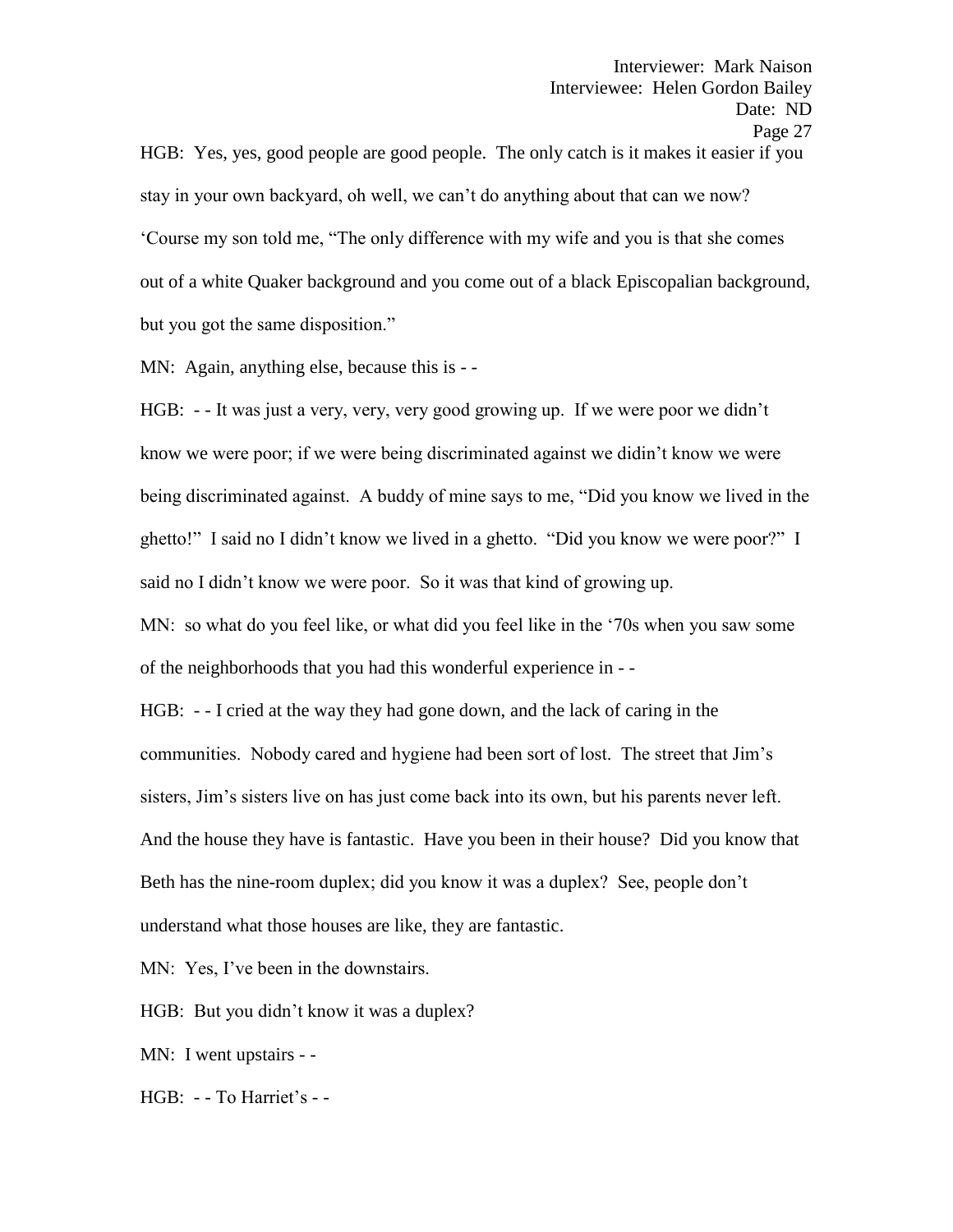MN: - - And I only saw a little of the upstairs.

HGB: Well, Beth's has the nine-room duplex where they were raised. I guess their parents may have rented the six-room apartment that Harriet lives in.

MN: So they have a nine-room and a six-room.

HGB: Yes. See people don't know those things and the Pruitts never left.

MN: Yes, yes we had a discussion there.

HGB: They stayed, sticking plaster, oh yes. Doctor, what was the doctor's name, Dr. Gathings lived next door.

MN: Yes and he apparently helped them get the house.

HGB: Gathings did, I don't know. Well they were close. I just knew him as: Good morning, Dr. Gathings, good afternoon." But I knew Mrs. Pruitt because of --

MN: - -Did you and your law practice ever have occasion to do work in the Bronx?

HGB: Oh, surely. Well, five counties what are you going to do? The most horrendous of the five counties is Richmond, that is all Italian as you know, and God help you if you step on the wrong toes out there. Queens, very Jewish, very Jewish. Brooklyn, very crooked. [Laughter]

MN: I'm a Brooklynite, so - -

HGB: - - You know what happens in Brooklyn. Oh God help us, I was trying a case for a man they just took away from - - he was very pleasant to me. And I possibly would've gotten a bad deal because my adversary is a very prominent lawyer on Court St. So I perhaps got out just in time. I now have either a Greek or an Italian as the sitting judge, who I don't think is partial to anybody.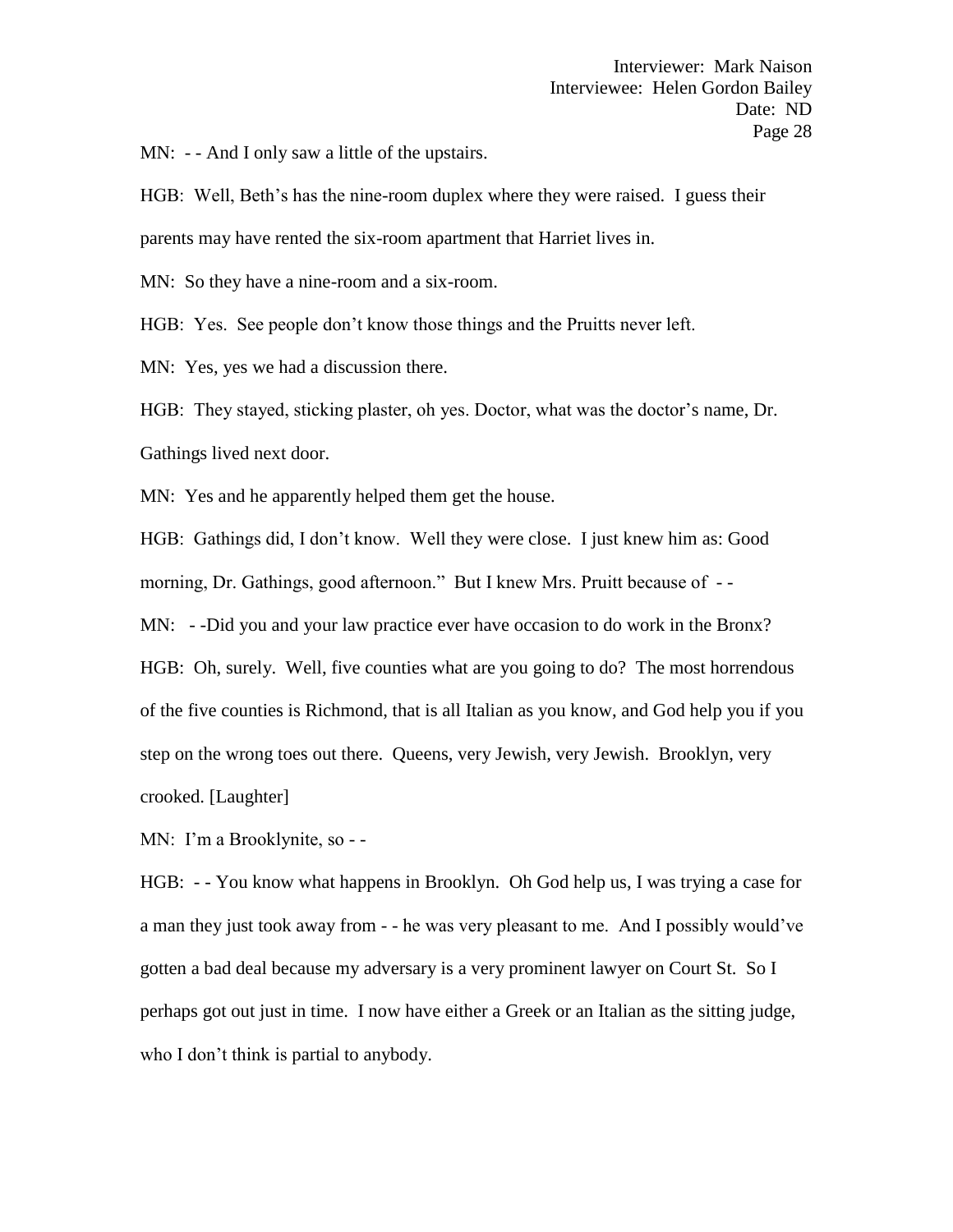MN: Anything else, in looking back at St. Augustine's, would you say that that church was - -

HGB: - - Played a focal point in our - - oh yes, oh yes. So many of the young people who came under Edler Hawkins, for instance, I'm 80 so I guess everybody is between 70 and 80 now.

MN: If you could mention some of the people?

HGB: Well, a lot of them have gone, but there's a guy Vernon Alleyne, Vernon was I believe number two man to the chancellor out there in the Board of Education, he's retired now. Clarence Cave who became a Presbyterian minister in Philadelphia. I guess Tommy Matthews, who at one time was the outstanding neurosurgeon, black or white, in the country, perhaps in the world, until he had an accident and then lost it. Oh, loads of people who did very well.

MN: So that church was - -

HGB: - - Oh, Edler Hawkins was a terrific person. Creighton Berry who at one time headed the art department at Gimbel's. Hawkings, well he was a Bronxite initially – [END OF TAPE ONE, SIDE ONE; BEGINNING OF TAPE ONE SIDE TWO]

HGB: - - Dr. Imes, young man at Minisink. I mean Minisink and St. Augustine, all those things.

MN: Wow, so you met him first at Minisink.

HGB: Of course, he was courting one of the counselors. It was very interesting.

MN: So that Minisink program - -

HGB: - - Fantastic, let me tell you the guy who headed the Ford Foundation was a Minisink boy, Minisink was terrific. The Pruitts were very active there. Jim because of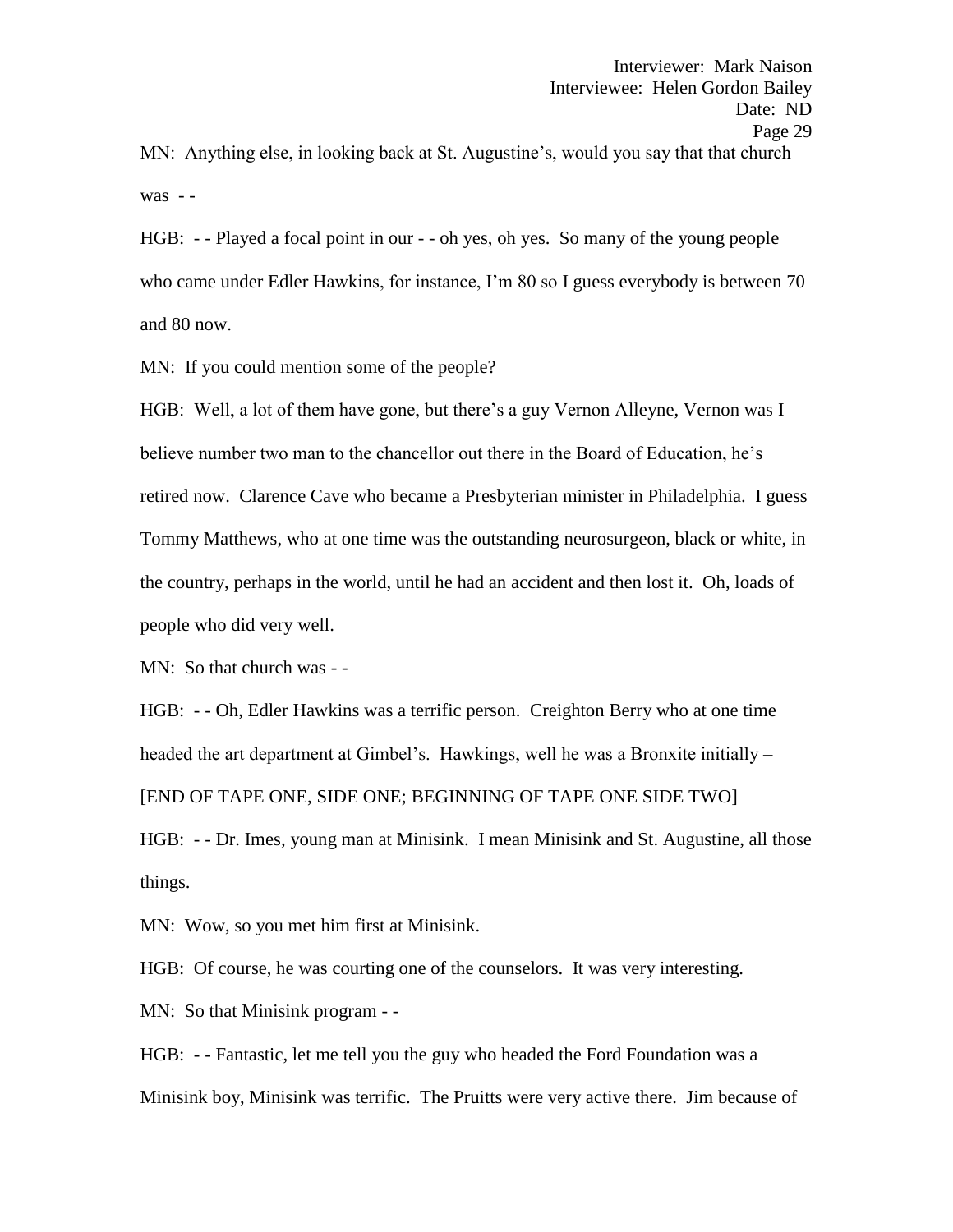his mother, but Carol, who didn't know Jim, went to Minisink too, his wife. So it was a very important place in our lives.

MN: So what gave Edler Hawkins the power to do the things that he did? If you look at him relative to other ministers?

HGB: I think because he cared. I think you've got to have the fire in the belly. And he cared. So many people rise, but they rise performing, you know they do the things that are expected of them. But he really, really loved the community, cared about people, and he showed it, and everybody responded to him that way. It was funny, my mother adored him, he'd ring her bell at eleven o'clock at night, "Mrs. Gordon I was in the

neighborhood, do you have any food?"

MN: So he lived in, there was a rectory?

HGB: There was a manse.

MN: Oh, it was called a manse?

HGB: Well, that's the English word for it. Yes they bought a private house about two doors from the church and that's where he and Thelma lived.

MN: His wife was - -

HGB: - - Thelma Hawkins. Thelma, what was Thelma's name, she was a Minisink counselor, Thelma, Thelma; she had a twin sister - - he dated two Minisink ladies; one became one of the international women of the world, Emily Gibbs. And then he met Thelma, and bye Emily and hello Thelma.

MN: Now was Thelma an active force in the community as well?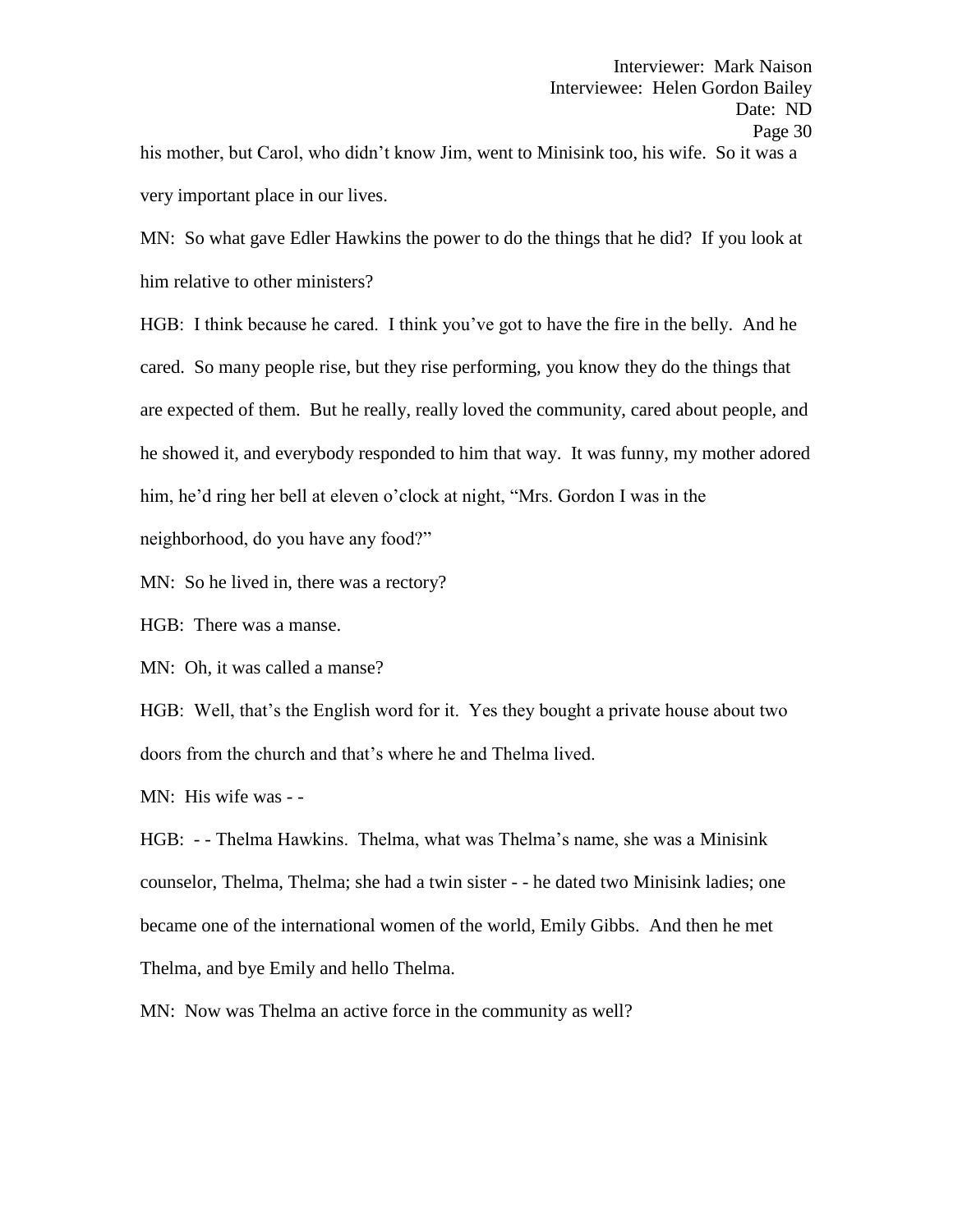College graduate and then an RN. But she was there, she participated, but she didin't have a forceful personality.

MN: Any other local institutions, was the library something important, the Morrisania library?

HGB: Oh to me it was, I don't know about other people, but I went to the library twice a week, they got sick of me. Morrisania and then Woodstock, we had two libraries. One on 161<sup>st</sup> and then Morrisania right off of Boston Road.

MN: What about movie theaters, were movies important?

HGB: Oh, yes, yes, yes. We had two big theaters on Prospect Ave. The Loews'

Birdland and the RKO. Jesus, what was it, RKO something. And a big ice cream parlor

where everyone went to get ice cream.

MN: This was on Prospect Avenue?

HGB: Prospect Avenue was a boulevard, a very beautiful street.

MN: Now, Jim said there were these trees, beautiful trees.

HGB: It was a boulevard! I don't know how it blew down because I wasn't living in the community at that time but Prospect Avenue was an utterly beautiful street.

MN: So this was, you had everything in this neighborhood?

HGB: I think so. I didn't know so at the time but in looking back, I think we were very fortunate.

MN: Was Evander considered a better high school than Morris?

HGB: Oh, Morris was down there and Evander was up here. Evander was three years old when I went there, they had been in existence maybe about twenty years but they had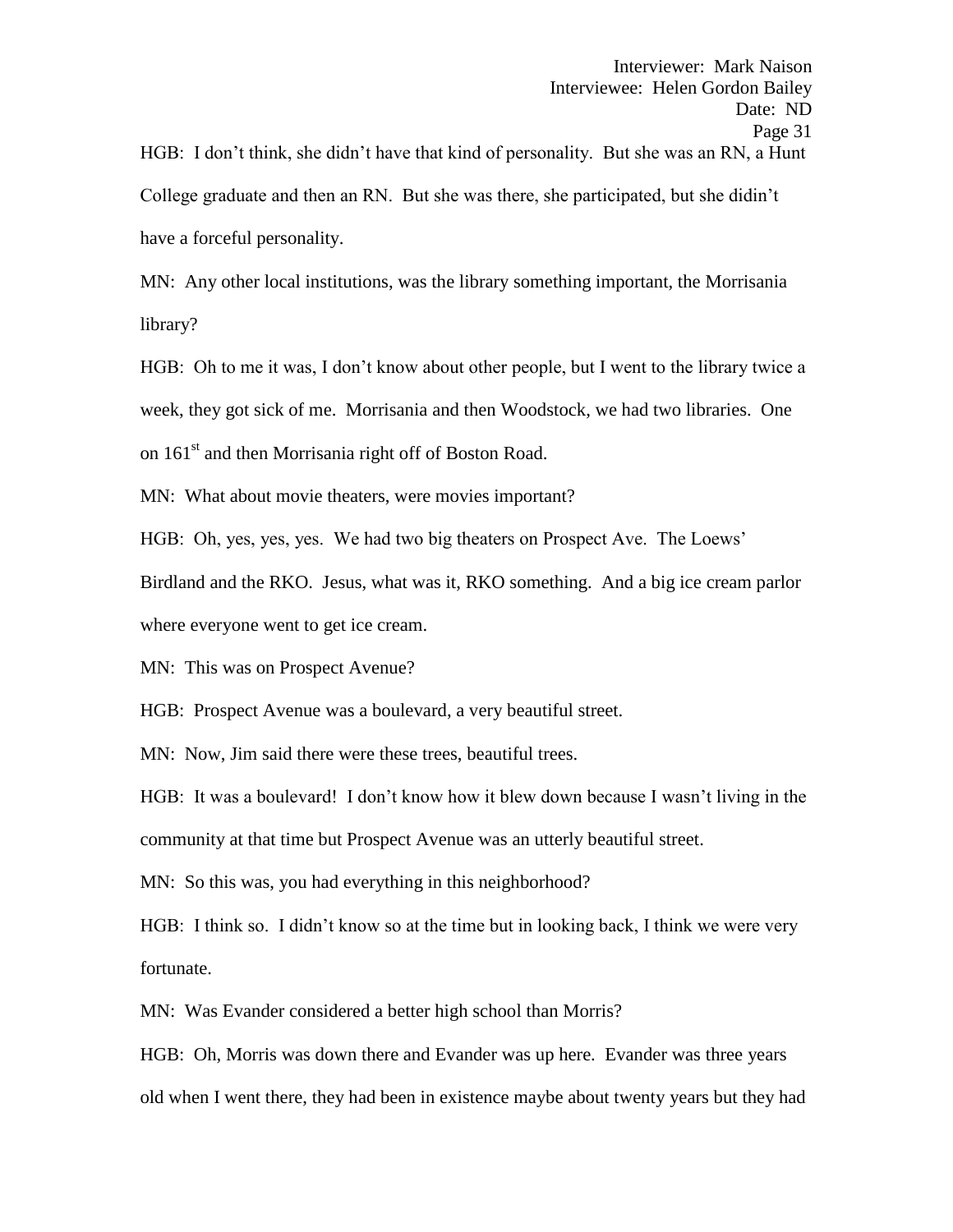been up above Wakefield, in the boonies, and then they built that building on Gun Hill.

Oh no, Evander was very very, Dr. Alpert was our principal.

MN: So if you lived in Morrisania you wanted to get into Evander if you could?

HGB: Well no, I didn't, I could go anywhere I wanted to and chose Evander. My father

of course would have preferred Hunter High, I wasn't that smart. But my dad went to

Morris, as an immigrant, he went to Morris, he liked Morris High.

MN: So your father had actually gone to school in the Bronx?

HGB: Yes, way back when, long before he married my mother.

MN: And then he went to Boston?

HGB: No, he went to Boston two or three times, he and my mother lived there for a while after the marriage.

MN: But he grew up in the Bronx?

HGB: He didn't grow up, he came here as a teenager!

MN: Ok, from Panama.

HGB: That's right, he attended Morris High I guess at night, my dad ended up with a steam engineer's certificate. But of course, as you know, when they appointed you to governmental jobs they had three choices. I don't know if you're old enough to know that. They'd pick three people and my dad was usually number one, but somehow he never got picked, I wonder why.

MN: Was he bilingual, Spanish and English?

HGB: He could speak Spanish reasonably well.

MN: Did your family eat in restaurants or no?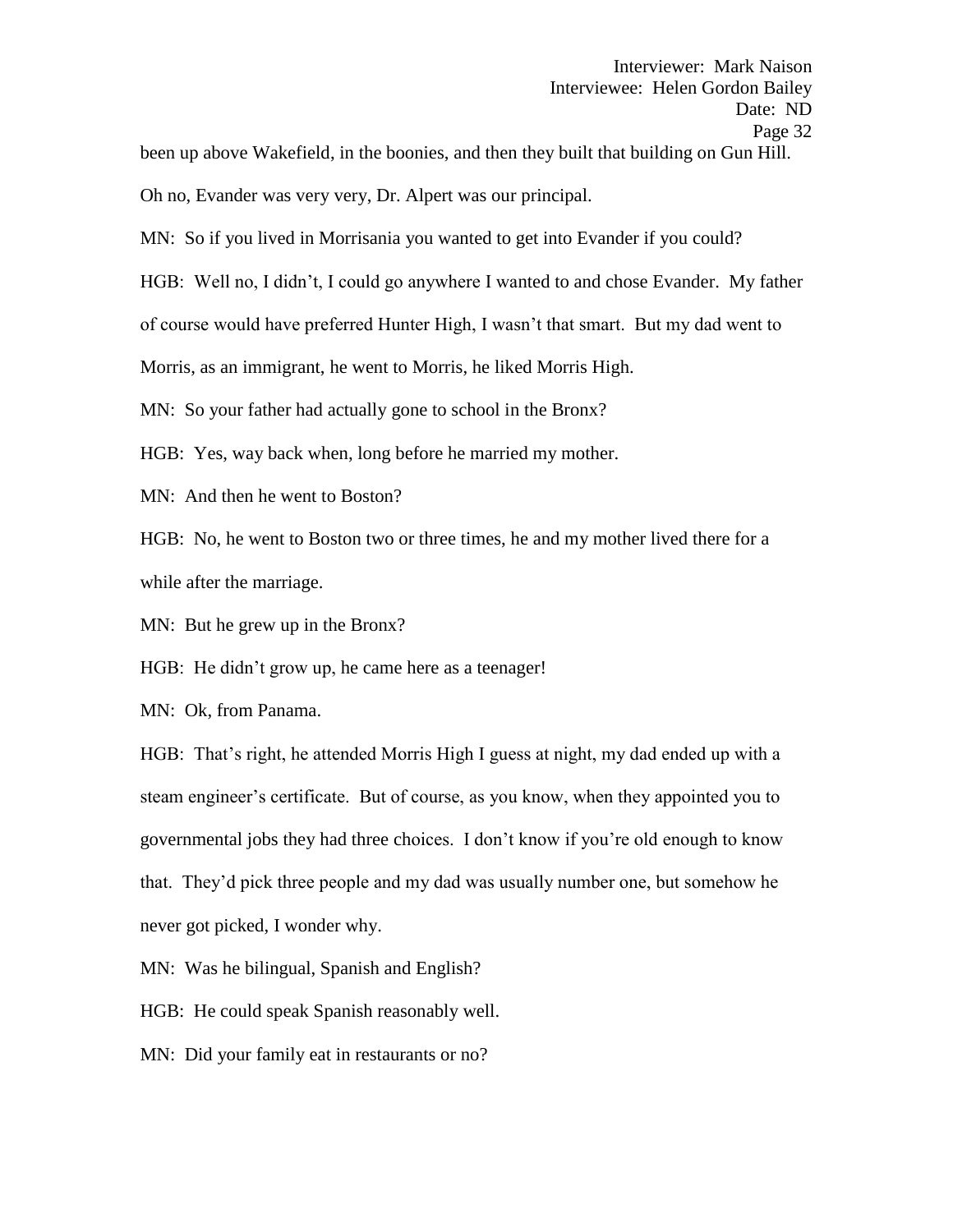HGB: Oh no, well in those days you didn't go to restaurants. The only people I know who went to restaurants were the extremely well to do or the ones whose mothers didn't cook and there was a place they went to pick up a meal. But people didn't eat in restaurants, unless you went out for a party or something.

MN: Now the Pruitts, when they took me on a neighborhood tour, took me by Forest House. Was that a place that was part of your - -

HGB: - - Yes my dad sat on the board of directors, Gregory, what was Gregory's name? He had been Columbia University's star basketball player, what was Gregory's name? At any rate, he was the director of Forest House. My dad sat on that board for several years.

MN: And did you participate in their programs?

HGB: I went on a couple of conferences with my father, but I wasn't active over there, no.

MN: I'm kind of running out of questions, oh, one more question. When did you first notice seeing Puerto Rican families moving into any neighborhoods?

HGB:  $110^{th}$  St., best looking boys I ever saw. They were in Central Park, oh they were pretty, they hot!

MN: What years were those?

HGB: Oh, I guess between '36 and '40.

MN: So, that's, and what about in Morrisania?

HGB: I was a big girl by the time they moved up there. They're late comers; they weren't there when I was a girl.

MN: Right, and do you recall any Puerto Ricans being members of St. Augustine's?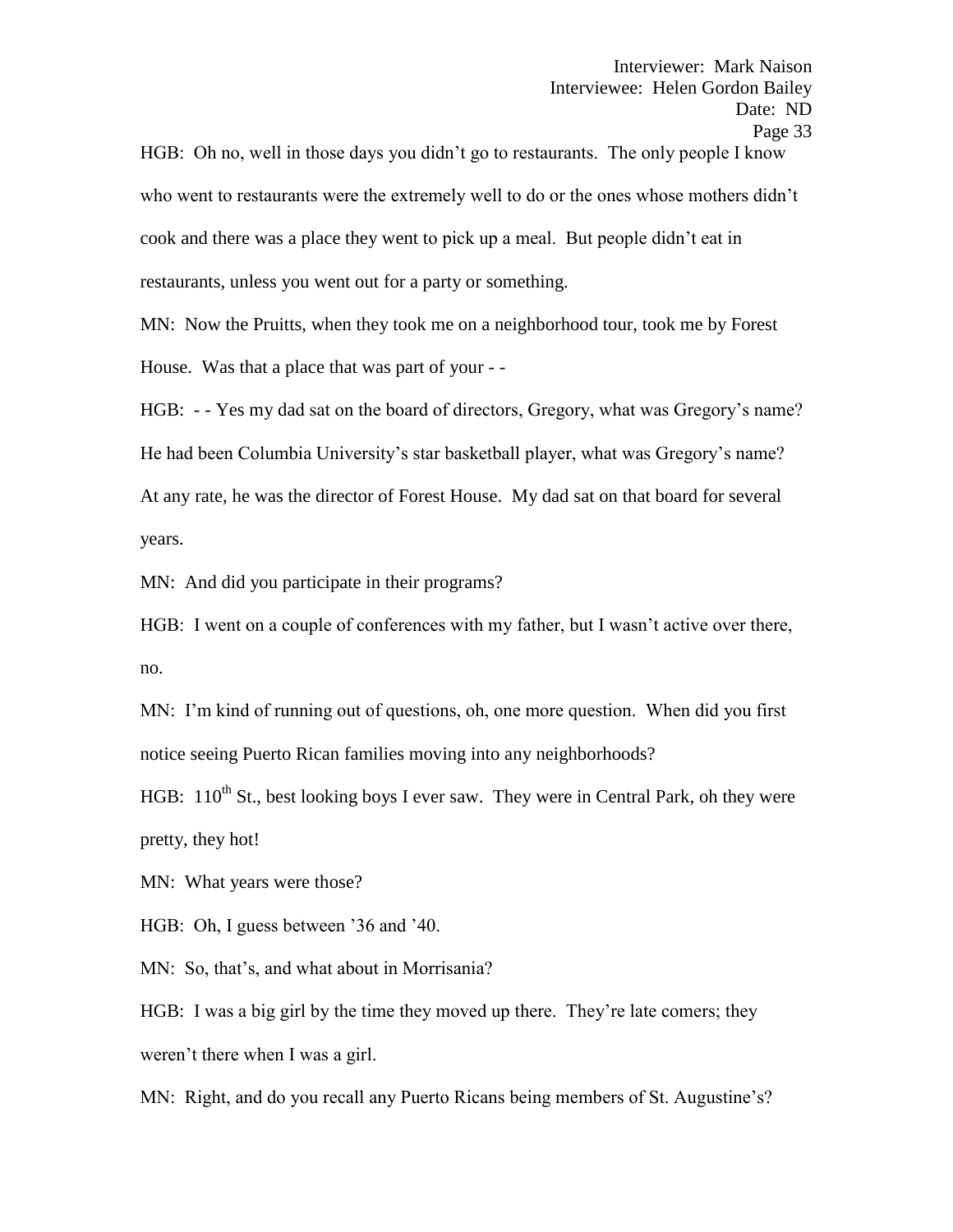Interviewee: Helen Gordon Bailey Date: ND Page 34 HGB: I would imagine that there were Puerto Rican families, in fact a deputy minister there was a Puerto Rican.

Interviewer: Mark Naison

MN: Ok, well I think I've run out of things to ask.

HGB: Sorry I couldn't give you anything startling.

MN: No, you gave me a lot of interesting information. Anything else you would want to say in retrospect, anything I missed?

HGB: You know, recollection is a very interesting thing, they did a piece, one of the papers on old Bronx sites, and they did it on a family named Seabrook. They were friends of my mother's, they came to the Bronx around WWII from, I think it was Wilmington, North Carolina. Martha went to work for the state of New York and Victoria worked for the Mission Society, that's how my sister and I ended up going t Minisink, and their brother, Edwin, I think he worked, he was a sleeping cop, porter. Very well educated, very nice people. They lived on  $167<sup>th</sup>$  Street and lived there until Edmond died. Martha and Victoria, do you know where St. Margaret's is? Have you had occasion?

MN: Yes.

HGB: Well, they owned one of those brownstones. When I sold it, I think Martha had paid \$6,000 for it, what did we sell it for, about \$60,000, I guess it's worth about \$200,000 now. They were very active, the Seabrook ladies and they did quite an article on them in one of the Bronx newspapers, old Bronx sites.

MN: Was Rev. Hawkins from a Caribbean family or a Southern?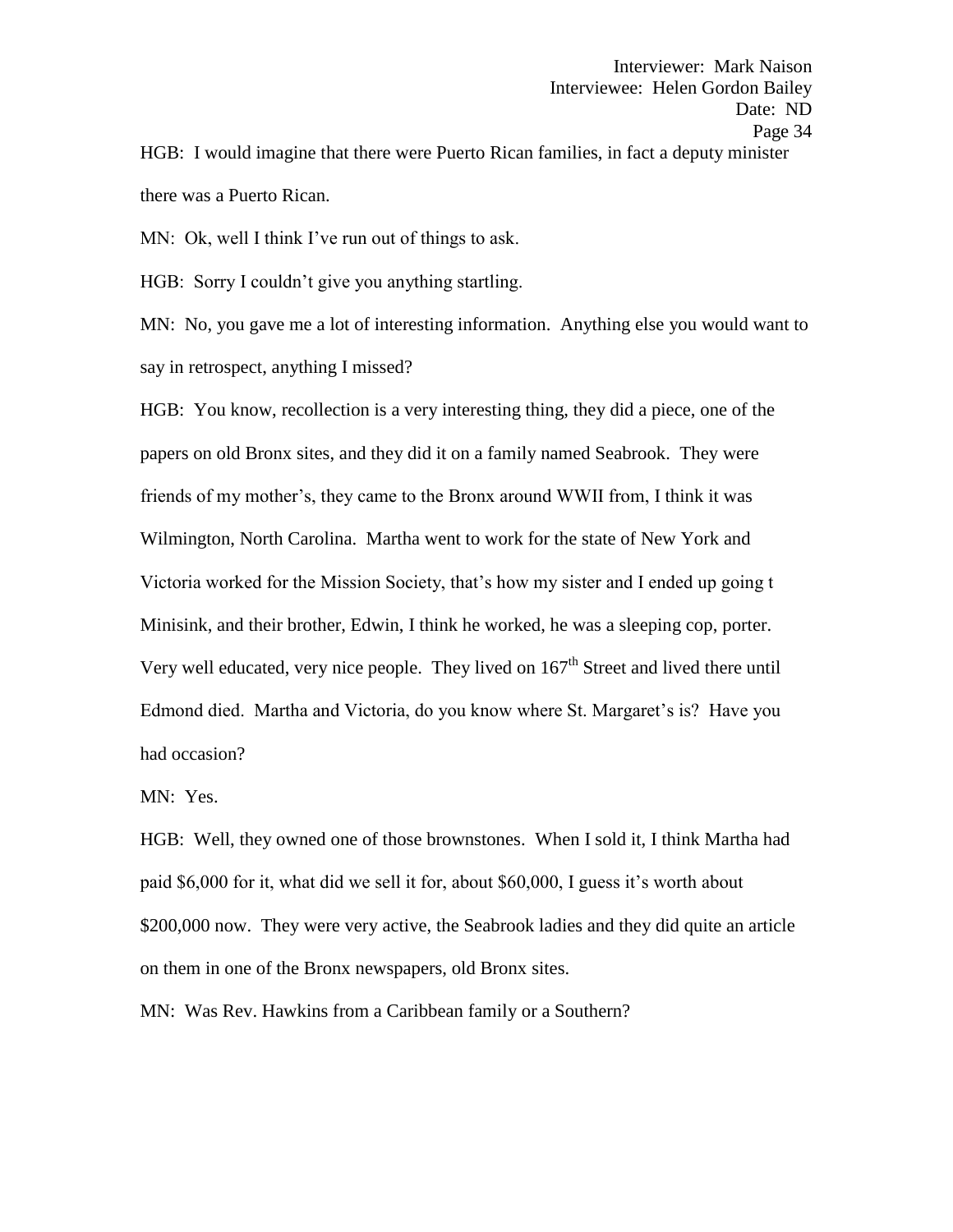HGB: Oh no, no, southern, I think maybe old New York more than southern.

Remember, we were here before nine out of ten of the people who live here, so he may have been old New York.

MN: so a church like St. Augustine's drew from, you know it was a polyglot group of Caribbeans, and African Americans.

HGB: Well, that's who lived in the community. People who had originally come from the West Indies, and people who came from the South, not too many people were native New Yorkers, that was interesting.

MN: Now do you have any recollections in any neighborhood you lived in, of gangs? HGB: Never, we didn't have that sort of, I was gonna use a bad word, that didn't go on. It it was there it was very quiet. Up on Arthur Avenue you may have had gangs with the Italian boys, but Jewish boys were pussies, they didn't get into gangs, and black boys were busy, their parents – I remember my girlfriends' brothers would shine shoes so they'd get enough money to go to the Yankee games, who had time to have a gang? MN: Ok, well.

HGB: No, gangs came later, much later.

MN: Ok

[TAPE CUTS OFF]

HGB: - - The seventies.

MN: Well, Gene Norman, I don't know if you know, he was somebody I interviewed who grew up on Kelly Street.

HGB: Well that was another part, you see, your lower east Bronx had four different neighborhoods where people of color - -